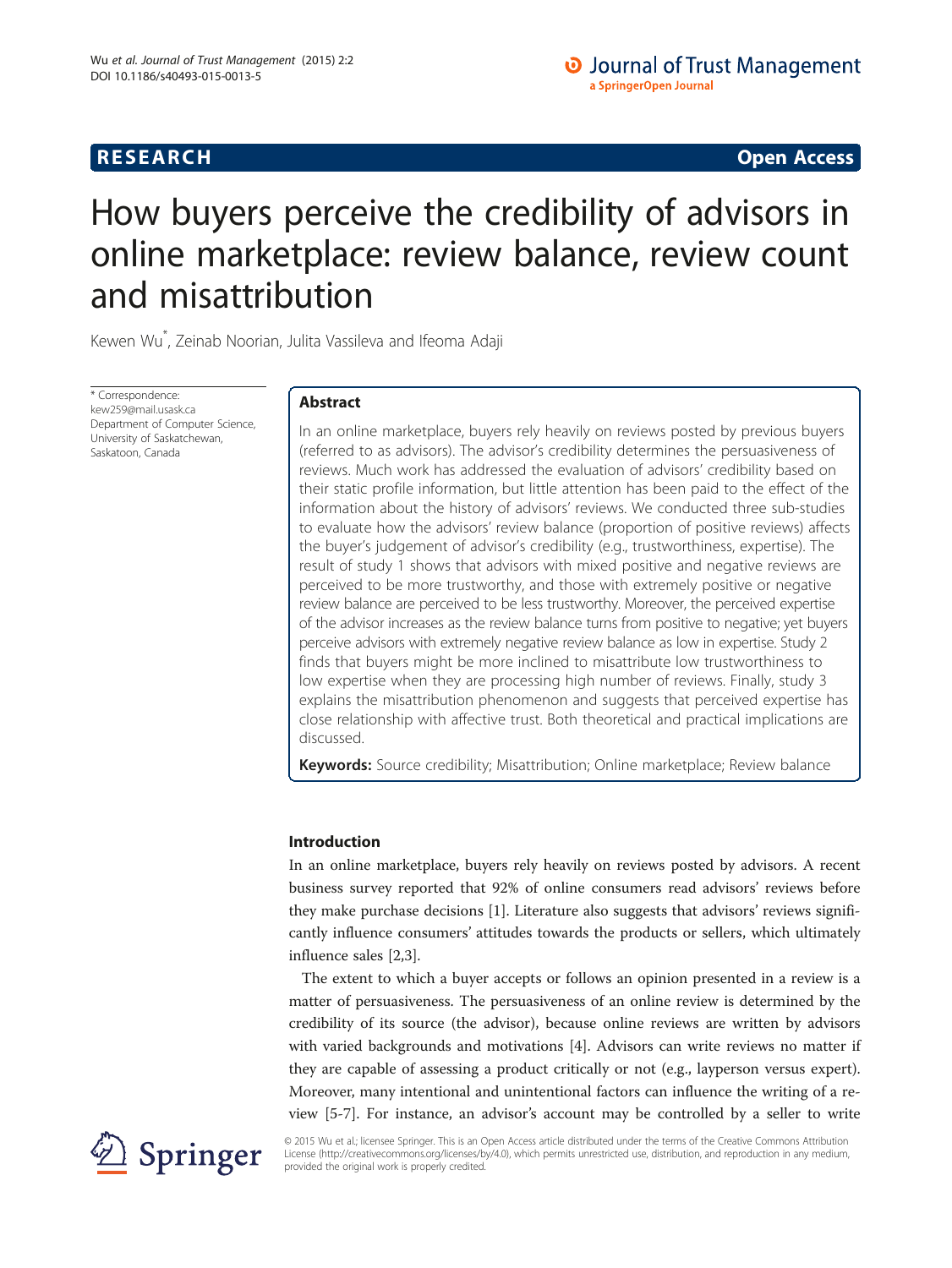positive reviews and promote himself (known as ballot stuffing); and it may also be controlled to write negative reviews to attack competitors (known as bad-mouthing). These reputation manipulation activities have been identified as a pervasive phenomenon in online marketplaces [[5,8](#page-15-0)]. Even if an advisor is a real buyer, he may still be influenced by others and write reviews that do not represent his actual experience (e.g., herd effect).

Given the uncertainty regarding the source of online reviews, buyers are motivated to assess the credibility of advisors based on accessible pieces of information [[9\]](#page-15-0). Many online marketplaces (e.g., Amazon, Taobao) allow buyers to visit advisors' profile page. To evaluate an advisor's credibility, buyers are inclined to seek and use profile information as cues, other than the review itself. A number of studies have been conducted to evaluate how advisors' profile influences buyers' perception of credibility [\[10,11](#page-15-0)]. Advisors' static profile information, such as real name, location, nickname and hobbies, have been found to be helpful in supporting consumers' judgment [[11,12\]](#page-15-0). However, current studies on advisors' review history mainly come from computer science field, and little is known about the impact of advisors' review history on buyers' perception of advisors' credibility. Analyzing an advisor's review history could provide useful information (e.g., purchase frequency, areas of interests or even background) about the advisor, which can be helpful for buyers to make judgement on advisors' credibility.

In this paper, we segment advisors into five types based on the ratio of positive to negative reviews (referred to as review balance). If the proportion of positive (negative) reviews is extremely higher than, substantially higher than, or almost equal to the proportion of negative (positive) reviews, the review balance is respectively defined as extreme positive (negative), positive (negative), or neutral. We choose review balance as representative of review history because it can be easily noticed by buyers through direct scanning of an advisor's review history list or a summary table provided by the platform. Prior studies indicate that buyers usually do not scrutinize reviews [[13,14](#page-15-0)]; they form attitude only based on the information they gain easily. Intuition also suggests that it is unrealistic for a buyer to conduct a comprehensive evaluation of review history for each advisor in the product page.

We conducted three sub-studies to explore how different review balances signal different meanings to buyers regarding the advisors' trustworthiness and expertise (two dimensions of credibility). Study 1 aims to gain a preliminary knowledge about buyers' perception of advisor's trustworthiness and expertise. Study 2 extends study 1 by using larger sample size and considering more variables. Finally, study 3 is conducted to further explain the results of previous two sub-studies.

#### Research background

#### Source credibility: trustworthiness and expertise

The concept of source credibility has received much attention from various fields related to communication, such as politics, human-computer interaction, marketing and information system. It is a multifaceted term suggesting that the positive characteristics of a message source can enhance the perceived value of message information, and thus increase the persuasiveness of the message [\[15,16](#page-15-0)]. Expertise, trustworthiness and attractiveness are commonly reported as three dimensions of source credibility [[17](#page-15-0)]. In this study, we considered source credibility as a two-dimensional construct, since expertise and trustworthiness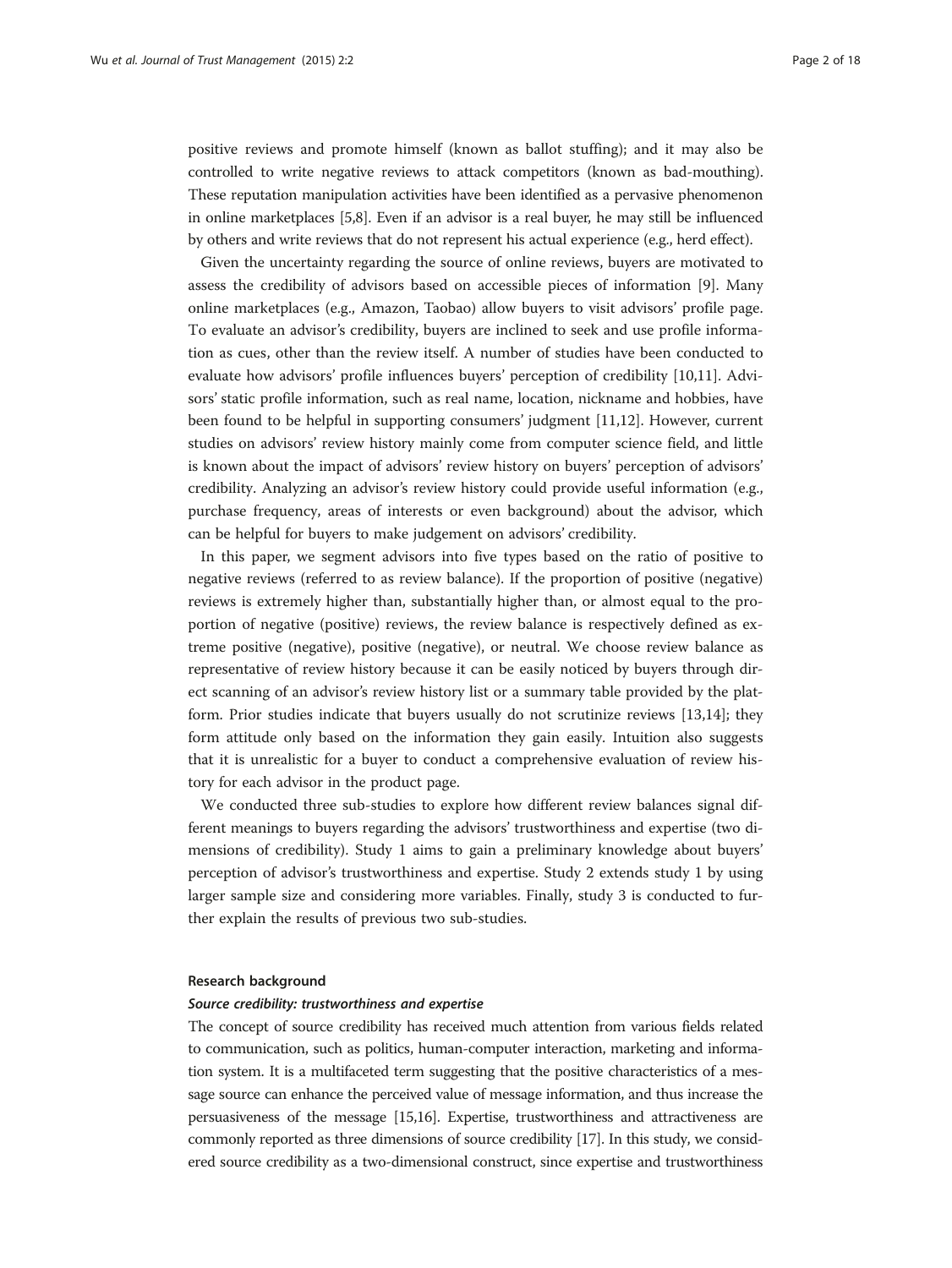are more relevant to online review context [[18\]](#page-15-0). Trustworthiness describes the receiver's confidence in a source's objectivity and honesty in providing information [\[15](#page-15-0)]. There is a wide consensus on the positive relationship between trustworthiness and source credibility [[19\]](#page-16-0).

Expertise refers to a source's capability of providing correct and valid information [[15\]](#page-15-0). Such capability can be technical-oriented or practical-oriented [\[20\]](#page-16-0). Technical expertise reflects the skillfulness of processing special knowledge required by writing comments towards a given product (e.g., an advisor who majors in acoustics writes a review about a headphone). Practical expertise is the skills that are gained from direct participation in related activities (e.g., an advisor who has tried many headphones writes a review about one headphone). The characteristics of online communication (e. g., limited availability of personal information) make it difficult to identify whether an advisor is an expert or not. As a result, in online context, different results have been found regarding the relationship between expertise and source credibility. For example, some studies found that expert endorsers can lead to higher source credibility than laypersons; others found that layperson can induce higher credibility than experts; yet others found that the levels of expertise make no difference in determining the perceived source credibility [\[19,21](#page-16-0)].

The complex findings on expertise imply that other dimensions of source credibility might disturb the effects of expertise. As mentioned earlier, attractiveness is not relevant to online review context. Here we only take trustworthiness as an example. On one hand, high expertise can lead to increased trust because assessments of expertise and trust both employ an attribute evaluation of trustee's identifiable actions [[22\]](#page-16-0). For example, a seller's expertise reflects a buyer's identification of competencies associated with the transaction. On the other hand, as suggested by the attribution theory [[23](#page-16-0)], people attribute a review to both stimulus and non-stimulus causes. When the consumer suspects that the review is not drawn based on product performance (stimulus) but on the advisors' unknown intentions (non-stimulus), they will discredit the review message. In some cases, a source may be perceived to be high in expertise but low in trustworthiness [[24](#page-16-0)]. For example, people trust an expert because they think expert statements are true; however, if this expert's motivation to share is reasonably suspected, people's perception of this expert's trustworthiness will decrease. The contradictory effects (e.g., high on expertise but low on trustworthiness) may cancel each other out [[25\]](#page-16-0).

The above mentioned two circumstances only address the impacts of expertise on trustworthiness, that high expertise can lead to both high trust (because of belief in competency) and low trust (because of suspicious motivation). However, little is known about how trustworthiness affects expertise.

#### Advisors profile and credibility

Previous work on credibility of online reviews can be divided into two streams. The first stream of work focuses on review itself; studies have addressed many factors such as sequence of reviews [\[26,27](#page-16-0)], valence [\[26](#page-16-0)], volume [[28\]](#page-16-0), information depth [[29\]](#page-16-0), attribution (e.g., experience issue or product issue) [[26,27](#page-16-0)]. However, these studies generally assume reviews come from credible sources.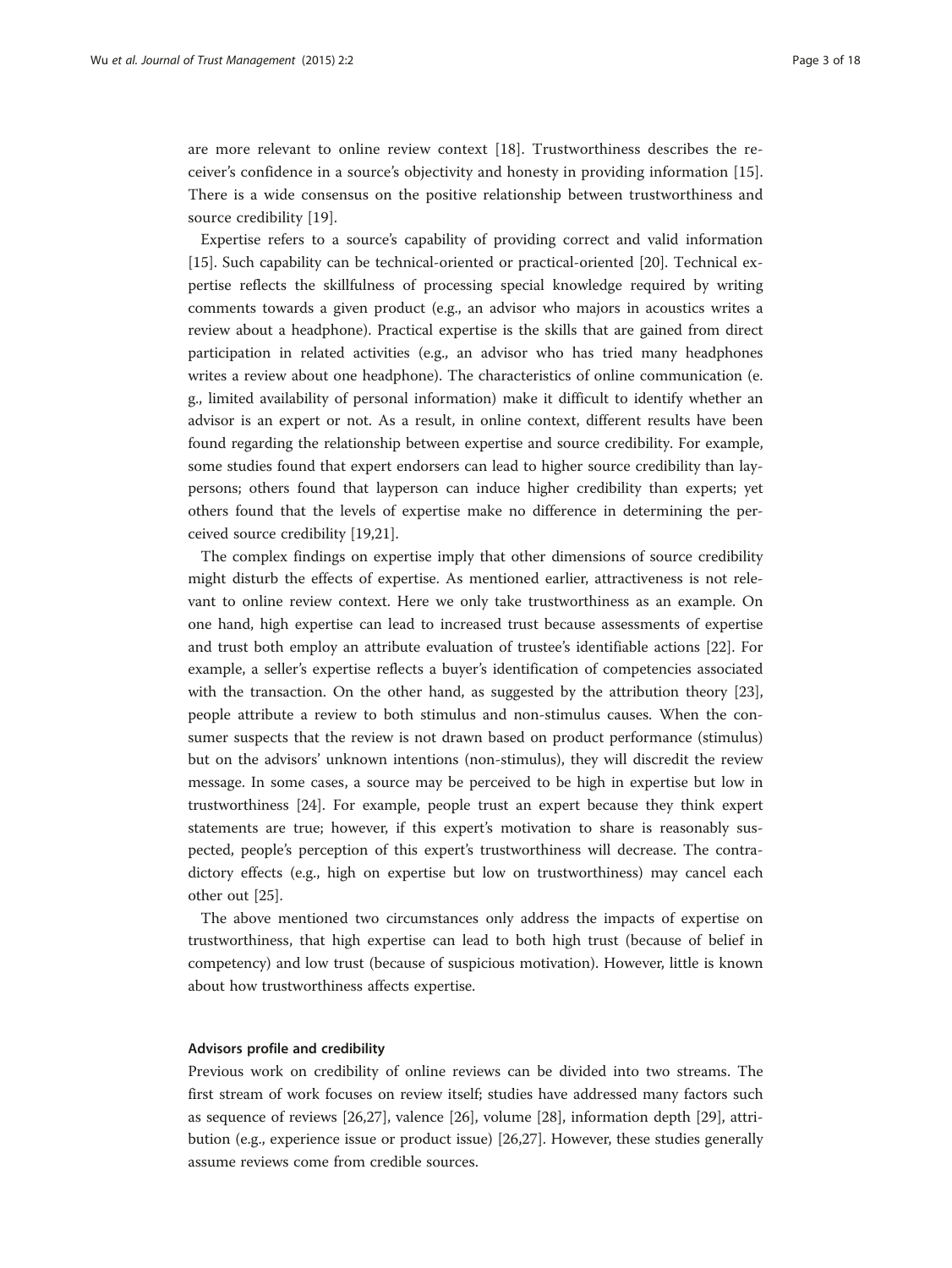The second stream of work deals with the credibility of advisors. Much work has been done on evaluating the effects of advisors' profile. In real online review systems, a profile usually includes an advisor's identity-related information and review history. Advisors' identity-related information, such as real name, gender, location, nickname, hobbies and reputation (e.g., special badges such as top 50 reviewers), has been proven to be helpful for buyers' judgment [[11,12,10\]](#page-15-0). However, limited attention has been paid on the effects of review history.

The social exchange theory suggests that people develop trust based on behavioral characteristics observed from direct experiences with the trustee [[30\]](#page-16-0). The history of experience facilitates the accumulation of knowledge and thus increases the validity of knowledge-based attribution [\[31\]](#page-16-0). Compared to static characteristics (e.g., gender, location), buyers are able to make rational credibility judgment as they obtain greater knowledge from the review history.

Positive or negative reviews could signal different meanings to buyers, for instance, a reviewer who gives negative feedback might be perceived to be high in expertise [[32](#page-16-0)]. However, few studies have considered how buyers perceive expertise from advisor's review history (e.g., review balance). Moreover, current studies on the perception of trustworthiness from advisors' review history mainly come from computer science area. The basic assumptions regarding trustworthiness and advisors' review behavior are based on three points: (1) Similarity. According to social identity theory [[33](#page-16-0)], a buyer may categorize an advisor who has similar purchase history and review opinions into the same social group, resulting in increased trust towards this advisor [[34,35](#page-16-0)]. (2) Social consensus, that if an advisor holds the same opinions with the majority of advisors, his/her review is perceived as correct and would be accepted [[36](#page-16-0)]. (3) Social network, that dishonest advisors (e.g., fake buyers' accounts), may share the same review behavioral pattern [[37\]](#page-16-0). Given the fact that related human studies are scarce, this paper evaluates buyers' perception of advisors' credibility based on review history.

#### Data source

The review dataset used in this paper is built upon Taobao review data. We selected Taobao as our target online marketplace based on two reasons. First, Chinese online marketplaces have been growing rapidly in recent years. Taobao is the leading platform with about 90% market share. Its transaction volume is estimated to have more sales than Amazon and eBay combined in 2013 [[38](#page-16-0)]. Taobao is well known among Chinese communities (half a billion registered users) and it is usually considered as a typical ecommerce sample in previous studies [[39](#page-16-0)]. Second, despite the huge number of transactions, Chinese online marketplaces face serious reputation manipulation problem [\[5](#page-15-0)]. For example, some critics estimate that about 80% of Taobao sellers have committed reputation manipulation activities during their businesses [\[40](#page-16-0)]. And it has been reported that over 1000 active trust fraud companies provide services to help sellers increase reputation and whitewash negative feedback [\[5](#page-15-0)]. But a recent official report shows that more than 70% online buyers choose Taobao as their primary choice [[41](#page-16-0)]. Therefore, the high transaction volume, serious trust issue and being buyers' primary choice jointly make Taobao a valuable target to investigate.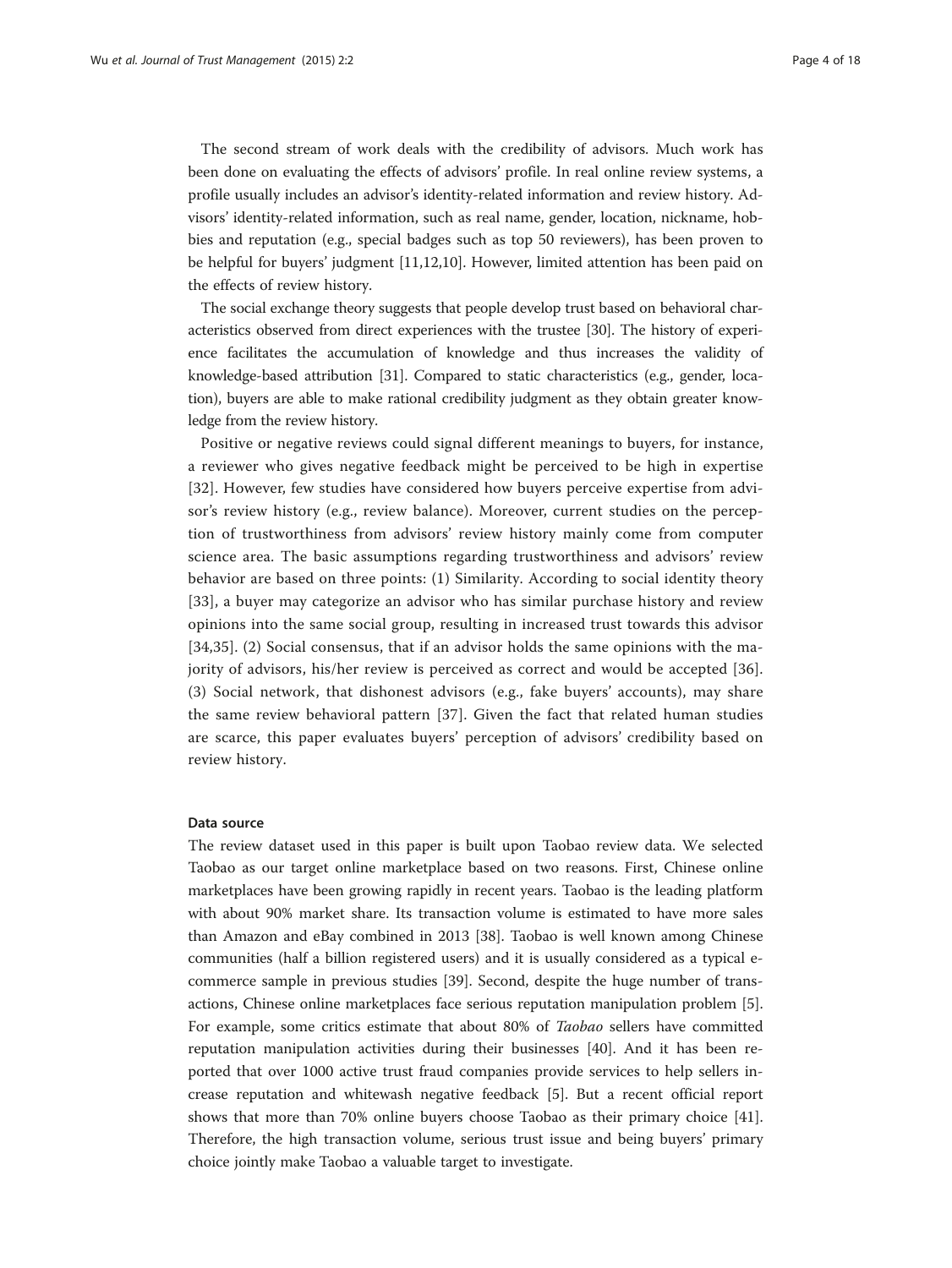We use a self-developed crawler to download real review data from Taobao during 2014-04-01 and 2014-4-20. This dataset includes the latest 180-day detailed review information about 24,287 sellers and 1,686,870 advisors who are willing to show their profile. The average number of reviews per advisor in our dataset is 116.

To prepare the dataset for our experiment, we invited four master's students to select 200 positive and 200 negative reviews from our Taobao review database. The selection of reviews was based on two criteria: (1) previous studies have shown that the different review targets (product and service) have different impacts on consumer's decisionmaking process [[26\]](#page-16-0). Therefore, we decided to only consider product attribute-based reviews to serve as data source in our experiment. Service-based reviews were excluded because service quality is usually unstable across different buyers (e.g., delivery service might be excellent in some areas but much worse in other areas) and buyers' perception of service quality contains many subjective factors. (2) We set the length of each review to be around 30 Chinese characters (about 60 English characters), and the reasons described in each review should be clear. We built advisors' profiles based on five types of review balances (See Table 1). In the following experiment, we did not set the ratio between number of positive ratings (R) and number of negative ratings (S) close to threshold values (e.g., 0.2 for Type I), because we wanted to make different types of review balance distinguishable. For example, we set the ratio of a Type I advisor's R/S to 0.05, rather than 0.19.

#### Study 1

Study 1 was designed to gain a preliminary knowledge about buyers' perception of advisor's source credibility regarding different review balances.

#### Hypotheses

Previous studies suggest that the proportion of positive reviews is much higher than negative reviews in online review systems [\[42,43\]](#page-16-0). People are reluctant to give negative feedback unless they encounter terrible experience [\[44](#page-16-0)]. A content analysis of eBay comments shows that 72.5% of negative reviews were related to unsatisfactory product and service, while the other 27.5% were related to sellers' attempts to exploit buyers [[43\]](#page-16-0). This result suggests that terrible experience (negative feedback) usually happens due to the poor product or service quality that cannot meet buyer's expectation.

Table 1 Five types of advisors based on different review balance

| <b>Type</b>                       | <b>Description</b>                                                                                                                                                                                                                            |
|-----------------------------------|-----------------------------------------------------------------------------------------------------------------------------------------------------------------------------------------------------------------------------------------------|
| I. Extremely negative<br>Balanced | $R < Sa$ : number of positive ratings are significantly lower than number of negative<br>ratings $(R/S < 0.2^b)$                                                                                                                              |
| II. Negative<br>balanced          | $R < S$ : number of positive ratings are lower than number of negative ratings (0.2 $\leq R/S < 0.7$ )                                                                                                                                        |
| III. Neutral balanced             | $R \approx S$ : number of positive ratings are approximately the same as number of negative<br>ratings (0.7 $\leq$ (R/S or S/R) $\leq$ 1)                                                                                                     |
|                                   | IV. Positive balanced $R > S$ : number of positive ratings are larger than number of negative ratings (0.2 $\leq S/R < 0.7$ )                                                                                                                 |
| V.Extremely positive<br>Balanced  | $R$ > S: number of positive ratings are significantly larger than number of negative<br>ratings $(S/R < 0.2)$                                                                                                                                 |
| $\cdots$ $\cdots$                 | <b>h</b><br>$\mathbf{r}$ , and a subset of the subset of the subset of the subset of the subset of the subset of the subset of the subset of the subset of the subset of the subset of the subset of the subset of the subset of the subset o |

Note: <sup>a</sup>: R refers to number of positive ratings/reviews; S refers to number of negative ratings/reviews; <sup>b</sup>: this ratio is only used to describe a phenomenon (e.g., R < <S) and used to manipulate of advisors' profiles. It is not a strict classification of advisors.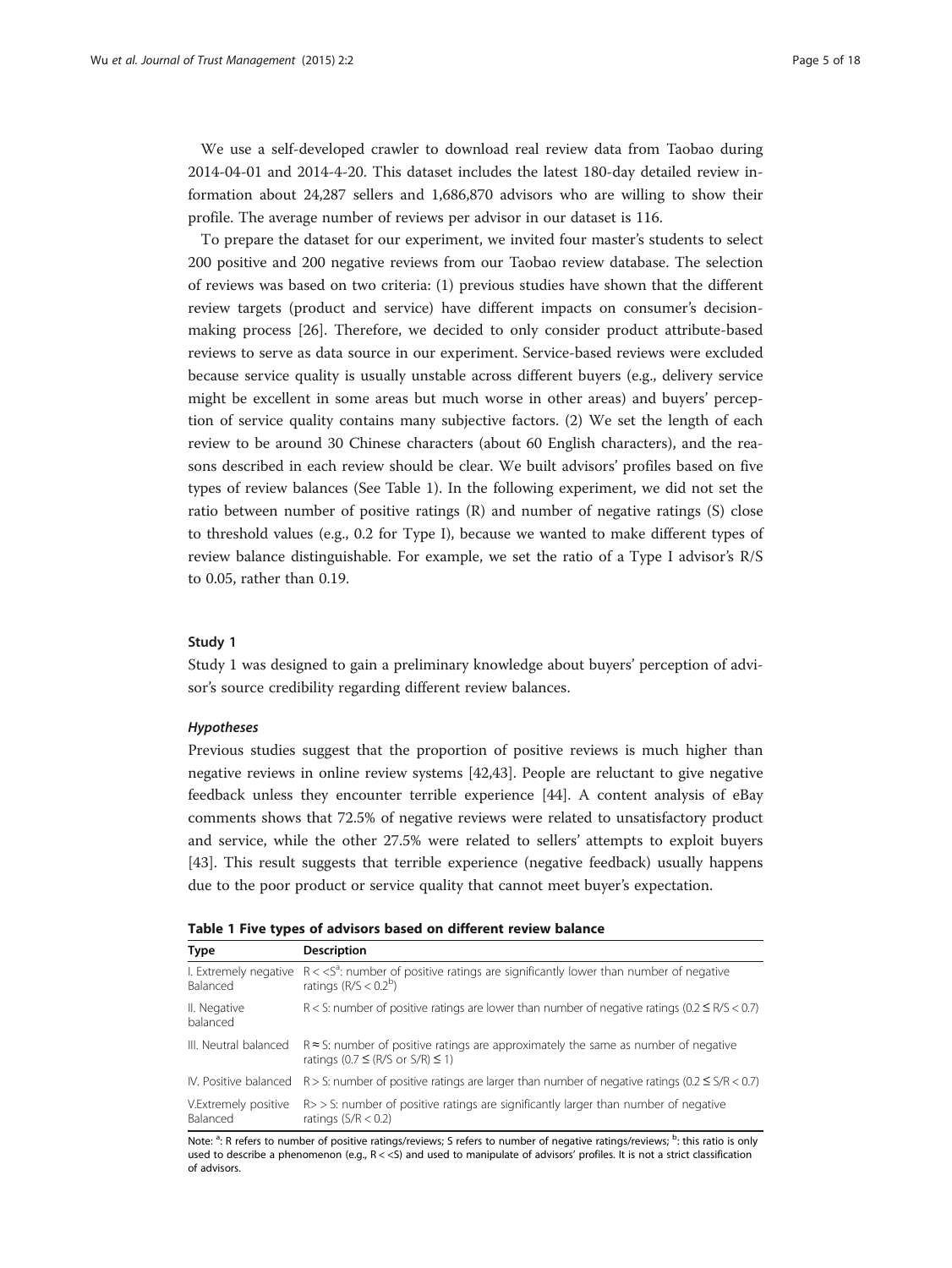The reviewers who give negative feedback are perceived as brighter and more intelligent than those who give positive feedback [[32\]](#page-16-0). They give negative reviews because they have enough knowledge to identify product issues. For instance, as a domain expert, an acoustics enthusiast gives negative feedback to a headphone due to its poor performance, while non-experts could not notice the pros and cons of this headphone. In this view, an advisor with a negative review balance might be perceived as a strict expert who is hard to be satisfied. Therefore, we hypothesize that:

H1: The level of perceived expertise of an advisor increases as the review balance changes from extremely positive to extremely negative.

Negative feedback usually contains distinctive information than positive ones, therefore, it is perceived to be more accurate, trustworthy and helpful for buyers to make decisions [\[42\]](#page-16-0). Absence of negative feedback may have nothing to do with the judgment of review authenticity [\[19\]](#page-16-0). An advisor who has almost all positive feedback (review balance: extreme positive) may be considered as a malicious account controlled by a dishonest seller to do self-promotion, or as a "Mr. Goody-goody" who always gives positive feedback regardless of his actual experience. Similarly, an advisor who gives all negative feedback (review balance: extreme negative) may be judged to be a malicious account used to attack competitors, since the case that a buyer always experiences unsatisfactory transactions is unrealistic. Previous studies have found that buyers are more likely to form positive attitudes (e.g., trust, purchase intention) towards a product which receives a mix of positive and negative reviews [[45,46,19\]](#page-16-0). Therefore, it is reasonable to assume that an advisor who posts both positive reviews and negative reviews would be perceived as trustworthy. We hypothesize that:

H2: The level of perceived trustworthiness is high when an advisor's review balance is neutral, and the level of perceived trustworthiness is low when an advisor's review balance is either extremely positive or extremely negative. Especially, an advisor with extreme negative review balance is perceived to be most untrustworthy.

#### Experiment and result

In order to reduce cognitive load, we only considered ratings in this sub-study. We created two sets of advisors' profiles based on our review dataset. Advisors in each set have entirely different review balances (see Table 2). Although these advisors' profiles cannot present the characteristics of the whole dataset, using a small amount of typical experiment material is acceptable in many studies [\[9](#page-15-0)[,47](#page-16-0)].

Twenty experienced online buyers were invited to evaluate the impacts of review balance on perceived trustworthiness and expertise. These participants were all aware of

| Type         | <b>Description</b> | Set 1 (R,S)             | Set 2 (R,S)                          |  |  |  |  |
|--------------|--------------------|-------------------------|--------------------------------------|--|--|--|--|
|              | $R < S^a$          | $(5, 86)$ , $(0, 103)$  | $(2, 42)$ , $(0, 63)$                |  |  |  |  |
| $\mathbb{I}$ | R < S              | $(31, 57)$ , $(38, 64)$ | (13, 30)                             |  |  |  |  |
| $\mathbb{H}$ | $R \approx S$      | $(51, 43)$ , $(58, 42)$ | $(29, 24)$ , $(43, 32)$              |  |  |  |  |
| -IV          | R > 5              | $(68, 31)$ , $(72, 23)$ | $(37, 13)$ , $(64, 14)$ , $(56, 16)$ |  |  |  |  |
| V            | R>>S               | $(104, 0)$ , $(115, 1)$ | $(49, 1)$ , $(43, 1)$                |  |  |  |  |

Table 2 Advisors' profile used in study 1

Note<sup>a</sup>: R refers to number of positive ratings/reviews; S refers to number of negative ratings/reviews.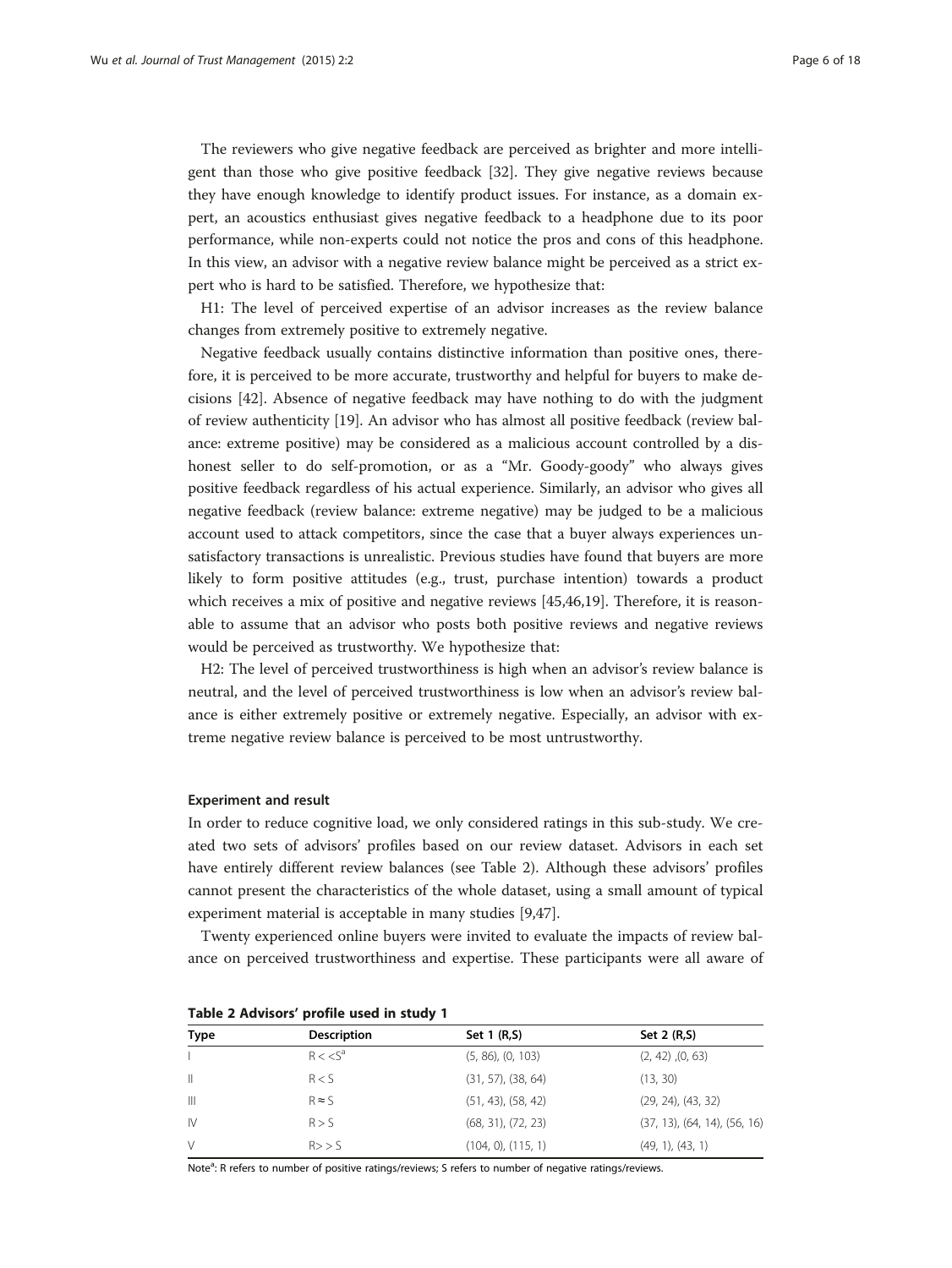unfair rating/review phenomenon in online marketplaces, they were told that the rating history of each advisor in this survey was based on real data gained from Taobao. The interface of the experiment system is shown in Figure 1.

For the judgement of perceived trustworthiness, we randomly assigned 10 participants to check the rating history of advisors in Set 1 and asked them to rank advisors based on their perceived trustworthiness from the lowest (1) to the highest (10) on a ten-point scale (we used a computer program to ensure that each ranking position has only one advisor). Then we assigned the remaining 10 participants to rate advisors in Set 2 and rank advisors in the same way.

For the judgement of perceived expertise, we used the same advisors' profiles and the same subjects (however, two of them quitted). We randomly assigned 9 participants to check advisors in Set 1 and asked them to rank advisors based on perceived expertise from the highest to the lowest on the ten-point scale (1 shows the least expertise and 10 shows the highest expertise). Then we assigned the remaining 9 participants to check Set 2 and rank advisors, respectively.

We used Kendall's coefficient of concordance (W) to measure the degree of agreement among participants with the rankings of advisors. The capability of W in performing multiple judgments (more than two) makes it the most suitable tools to test inter-judge reliability [[48\]](#page-16-0). Past studies suggest that the value of  $W > 0.7$  shows strong consensus;  $W = 0.5$  shows moderate consensus; and  $W < 0.3$  shows weak consensus amongst different users on their ranked data [[48](#page-16-0)].

In the test regarding perceived trustworthiness, for Set 1 we achieved  $W = 0.7578$ ( $p < 0.0001$ ), and for Set 2 we achieve W = 0.7345 ( $p < 0.0001$ ). Therefore, there is a strong consensus between participants in terms of ranking different groups of advisors. The average ranking result shown in Figure [2](#page-7-0) suggests that the relationship between review balances (from extremely negative to extremely positive) and perceived trustworthiness follows an inverted-U shape, and an extremely negative balanced review history is perceived as the most untrustworthy profile by buyers (2 versus 3.4 and 2.3 versus 2.95).

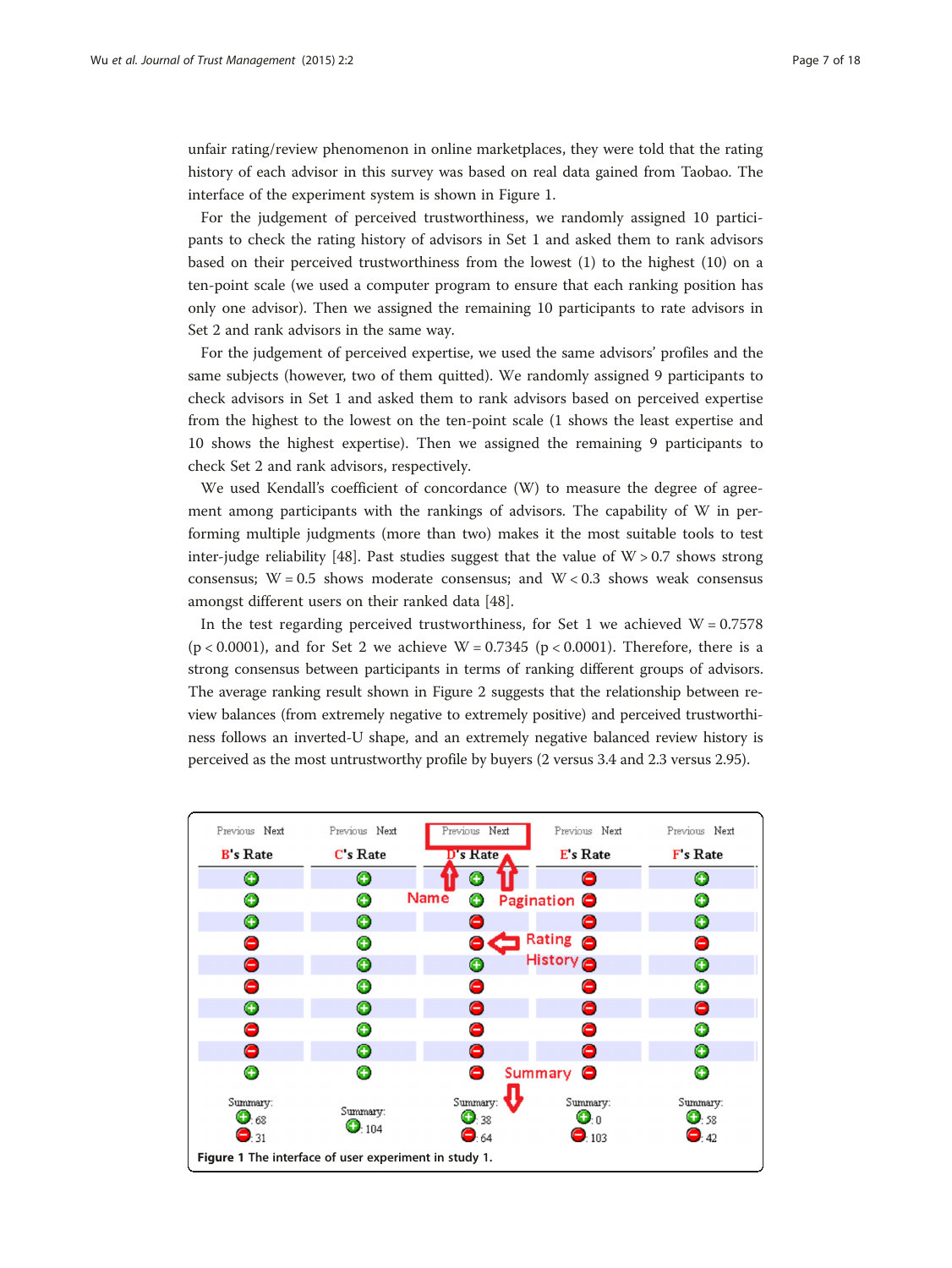<span id="page-7-0"></span>

In the test regarding perceived expertise, for Set 1 we achieved  $W = 0.2867$  (p < 0.05), and for Set 2 we achieve W =  $0.6451$  (p < 0.0001). This result indicates that the levels of consensus in Set 1 and Set 2 are weak and moderate, respectively. The averaged ranking result is shown in Figure 2, which suggests that perceived expertise does not increase linearly when review balance ranged from extremely positive to extremely negative. Meanwhile, participants' rankings about advisors with almost all negative reviews (Type I) are different (7.38 versus 3.38) across two sets.

In summary, the results from study 1 reject H1 because advisors with extremely negative review balance (Type I) were perceived to be low in expertise. H2 is supported, suggesting that advisors who always give the same ratings (either negative or positive) are not trustworthy to buyers.

Considering that the participants did not gain high consensus regarding the expertise of the advisors, it is interesting to further explore the influences of review balances on perceived credibility (especially expertise) of advisors.

#### Study 2

There are at least four issues in study 1, which limit the explanation power of the result. First, the sample is relatively small (20 participants). Second, the list of reviews only contains ratings, and it is not clear what the results would be when both ratings and comments are displayed (a real online review system usually displays both ratings and comments). Third, the measurements of trustworthiness and expertise are based on ranking, not on pre-validated questions. Ranking has its limitations, for example, it uses a one-to-one matching method between an advisor and a position and therefore, it might be difficult for participants to choose between two or more advisors when their trustworthiness/expertise perceived to be similar. Moreover, rankings only provide sequential data within a set but little is known about the differences across two sets. And fourth, the total number of reviews is not controlled.

The aim of study 2 is to further verify the results of study 1 by considering the limitations of study 1. First, a large sample was organized, including 200 participants; second,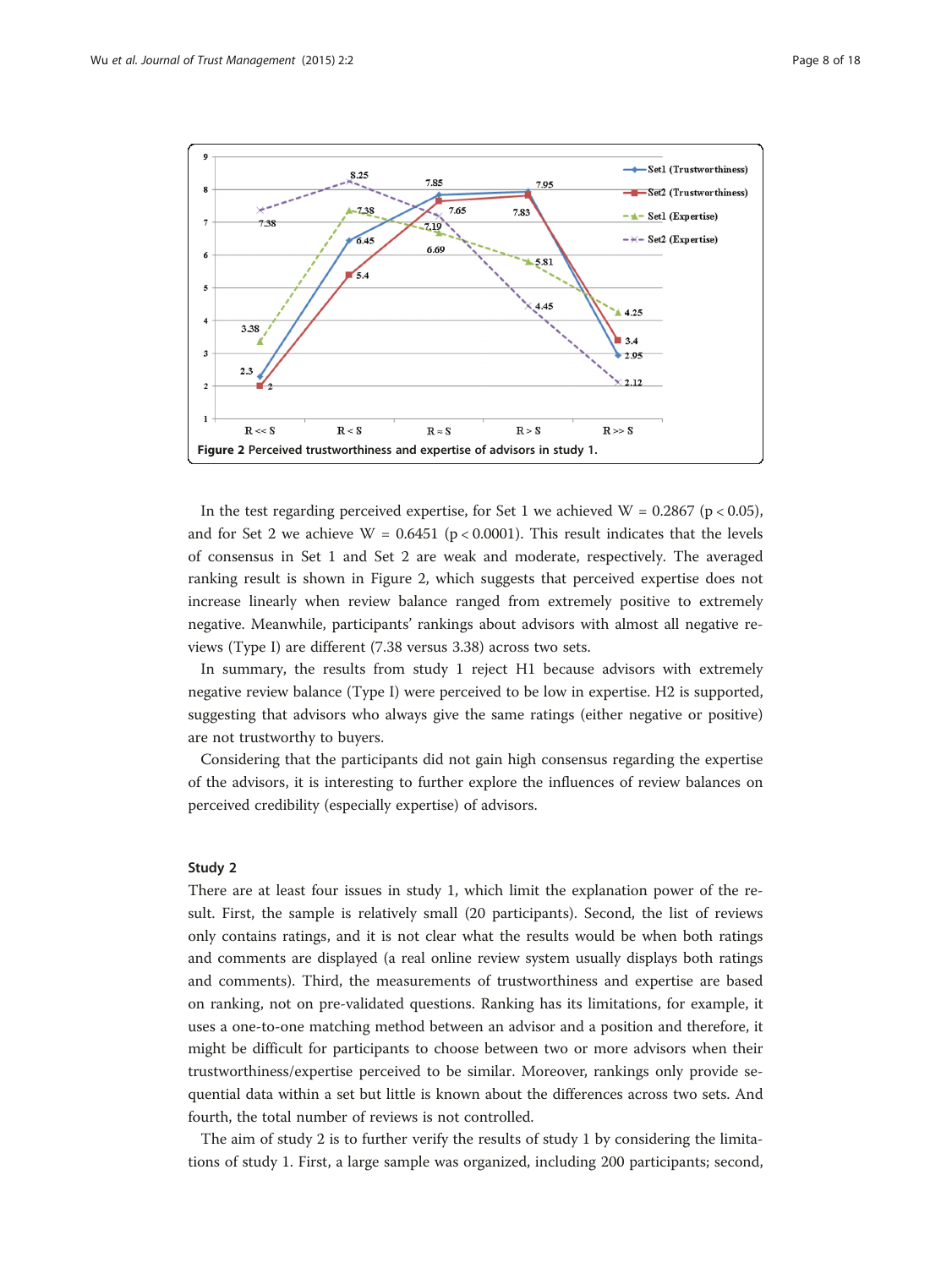both ratings and review comments were displayed to participants; third, pre-validated questions and Likert scale were used to measure participants' opinions. And fourth, perceived trustworthiness and expertise were evaluated in both high and low review count conditions.

#### Experiment preparation

To determine appropriate number of reviews in two conditions (high and low number of reviews), we manipulated five lists of advisors' review history, which contained 10, 40, 80, 120 and 200 reviews. We provided these review history lists to three Ph.D. students who were experienced online buyers. Their feedback suggested that 10 and 40 reviews could be treated as low number of reviews, but a list with only 10 reviews was usually not enough to form an attitude towards an advisor. Therefore, we set the value of low review number to 40. The feedback also suggested that a list with 200 reviews was beyond normal processing capacity, so we set the value of high review number to 200.

We built 10 advisors' review history lists based on selected 400 reviews. The details are shown in Table 3. We edited some of the reviews to make sure that these reviews did not conflict with each other. For example, one review may indicate that an advisor is a mother, but another review may indicate that the advisor is a father.

#### Details of experiment

We designed an online survey system which consisted of two parts: an advisor's review history and questions regarding trustworthiness and expertise. In the review history page, participants were told to imagine that they were shopping in Taobao as usual, and need to evaluate the credibility of an advisor. They should use the same amount of time to judge the advisor in our survey as in their regular purchase, and they could go to the questionnaire page as soon as they felt they have finished their judgment.

All questions in the survey were measured with 7-point Likert scale. Trustworthiness was measured by five items (dependable, honest, reliable, sincere and trustworthy); expertise was also measured by five items (expert, experienced, knowledgeable, qualified, skilled). These items were originally developed by Ohanian [\[25](#page-16-0)], and they have been adopted by many studies [[49\]](#page-16-0). In order to do manipulation check, we used a question to ask participants to select one of the five conditions ( $R \lt S$ ;  $R \lt S$ ;  $R \approx S$ ;  $R \gt S$ ;  $R \gt S$ ) which best fits what they see.

We invited 200 participants into our experiment. They were undergraduate students and they all had purchase experience in Taobao. Each participant was randomly

| Type               | Low review count (R,S) | High review count (R,S) |  |  |  |  |
|--------------------|------------------------|-------------------------|--|--|--|--|
| R < S <sup>a</sup> | (1, 39)                | (4, 196)                |  |  |  |  |
| R < S              | (12, 28)               | (59, 141)               |  |  |  |  |
| $R \approx S$      | (19, 21)               | (98, 102)               |  |  |  |  |
| R > S              | (29, 11)               | (136, 64)               |  |  |  |  |
| R>>S               | (40, 0)                | (198, 2)                |  |  |  |  |

Table 3 Advisors' profile used in study 2

Note<sup>a</sup>: R refers to number of positive ratings/reviews; S refers to number of negative ratings/reviews.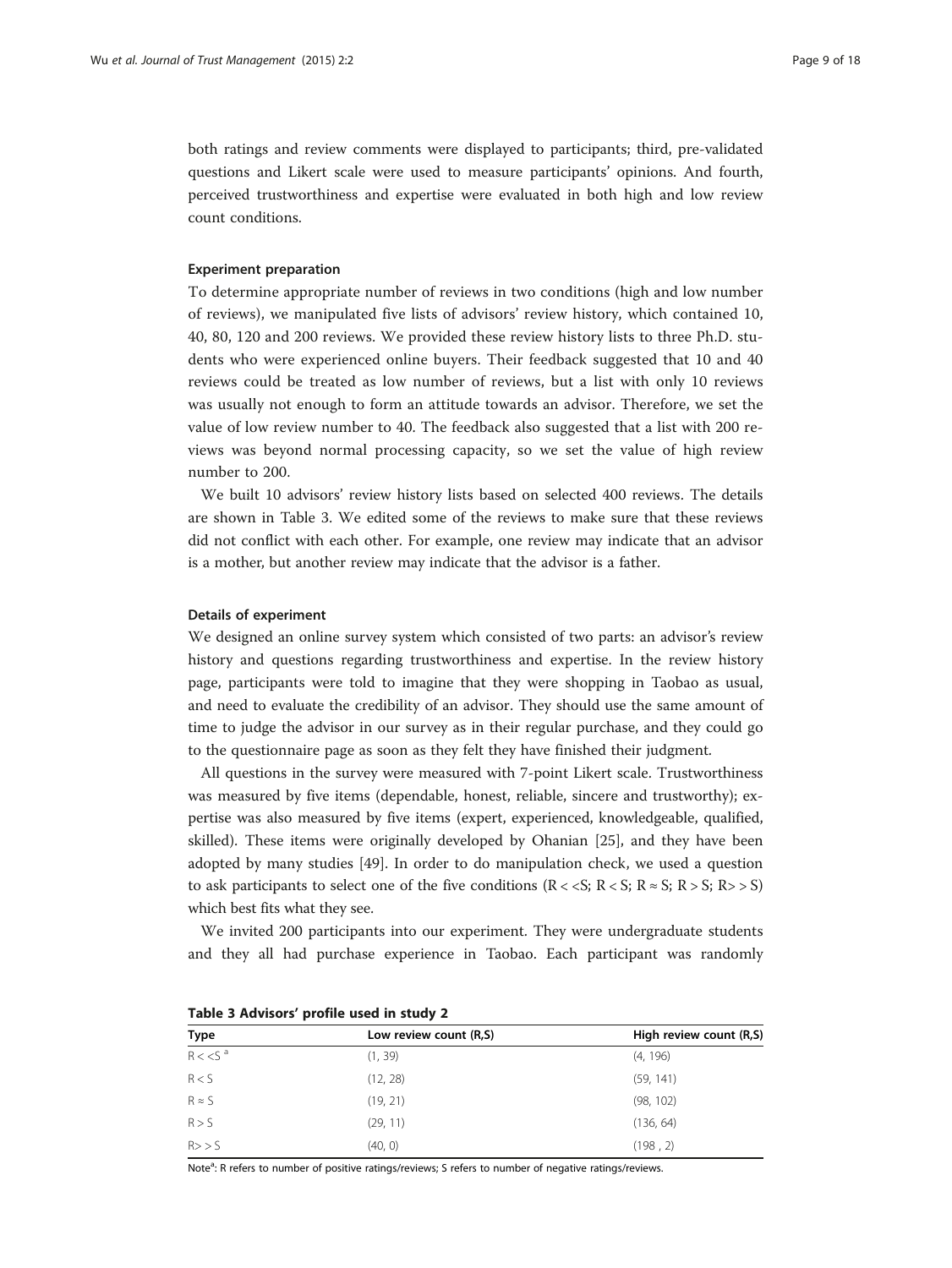assigned into one of the ten conditions (5 types of review balance  $\times$  2 types of review count). Therefore, each condition had 20 participants. This sample size provided an acceptable level of statistical power with an effective size of 0.50 at a two-tailed 5% significance level [[50](#page-16-0)]. We selected undergraduate students as research subjects based on following two reasons: first, students provided an accessible sample when an experiment requires a large sample size [[51\]](#page-16-0); second, young adults and university students are a typical group of online buyers, and similar sampling approach has also been employed in previous studies [\[52,51](#page-16-0)[,17\]](#page-15-0). Moreover, a recent official survey shows that 56.4% of Chinese buyers in online marketplaces are aged between 20 and 29, 35.9% of consumers have (or are pursuing) bachelor degrees [\[41\]](#page-16-0).

#### Analysis and result

All participants could correctly select the condition they were assigned to, indicating that our manipulations were successful. Table 4 shows the results of factor analysis (CFA) for both high and low review count conditions. All factor loadings were significant  $(p < 0.01)$ , and ranged from 0.73 to 0.93. The composite reliability and Cronbach's alpha of each factor ranged from 0.86 to 0.94, demonstrating acceptable levels for internal reliability (the recommended threshold for these two indices is 0.7). All values of AVE shown in Table 4 are greater than the recommended value (0.5), suggesting that the latent constructs account for the majority of the variance in their indicators on average [\[53](#page-16-0)]. As a common rule, the presence of multi-collinearity issue is confirmed if Variance Inflation Factor (VIF) is higher than 10 [[54\]](#page-16-0). More strictly, the VIF threshold of 3.3 has been recommended by Cenfetelli & Bassellier [[55\]](#page-16-0). Table 4 shows that only two items (EXP2 and EXP3) from the high number reviews group are larger than 3.3 (but smaller than 10), indicating that multi-collinearity is not a serious issue.

We conducted two  $5 \times 2$  ANOVA analyses on trustworthiness and expertise respectively. For trustworthiness, both review count  $(F(1,190) = 4.045, p < 0.05)$  and review balance conditions  $(F(4,190) = 109.159, p < 0.001)$  have significant main effects, but no significant interaction effect  $(F(4,190) = 1.231, p > 0.05)$ . This result suggests that in general the participants perceived higher trustworthiness under the high review count

| Loading                  | C.R.      | C.A.      |            |            |
|--------------------------|-----------|-----------|------------|------------|
|                          |           |           | <b>AVE</b> | <b>VIF</b> |
| $0.83/0.87$ <sup>a</sup> | 0.91/0.93 | 0.87/0.91 | 0.66/0.74  | 2.19/2.65  |
| 0.77/0.83                |           |           |            | 1.80/2.10  |
| 0.75/0.89                |           |           |            | 1.74/2.99  |
| 0.83/0.87                |           |           |            | 2.13/3.09  |
| 0.87/0.85                |           |           |            | 2.41/2.59  |
| 0.77/0.79                | 0.90/0.94 | 0.86/0.92 | 0.65/0.76  | 1.79/2.53  |
| 0.87/0.93                |           |           |            | 2.56/4.42  |
| 0.86/0.92                |           |           |            | 2.57/3.83  |
| 0.73/0.91                |           |           |            | 1.80/2.47  |
| 0.78/0.78                |           |           |            | 1.94/2.15  |
|                          |           |           |            |            |

Table 4 Results from confirmation factor analysis in study 2

Note<sup>a</sup>: the value on the left side of "/" is from the low number of reviews condition; the value on the right side of "/" is from the high number of reviews condition.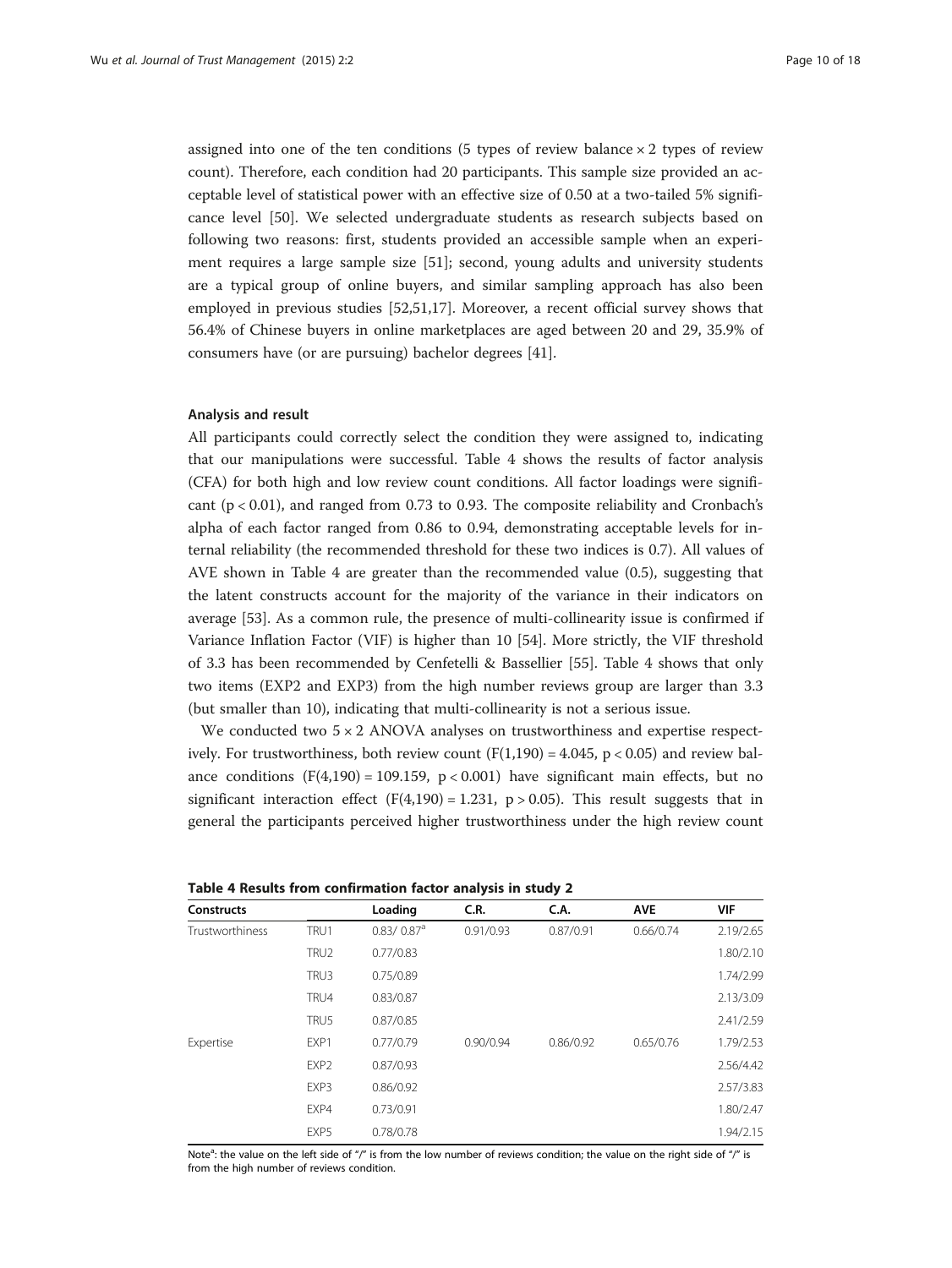conditions than under low review count conditions (mean differences =  $0.178$ , p <  $0.05$ ). And in both low and high review count conditions, the values of perceived trustworthiness are distributed in an inverted-U curve (see the repeated contrast of means shown in Table 5).

For expertise, both the review count  $(F(1,190) = 5.656, p < 0.05)$  and review balance conditions (F(4, 190) = 35.906,  $p < 0.001$ ) have significant main effects. Moreover, a significant interaction effect is observed  $(F(4, 190) = 13.05, p < 0.001)$ . This result suggests that the advisor's expertise is perceived to be higher under low number of reviews condition than under high number of reviews condition (mean differences =  $0.288$ , p < 0.05). And the values of perceived expertise are distributed differently across high and low number of reviews conditions. In low number of reviews condition, only the difference between means in conditions " $R \lt S$ " and " $R \lt S$ " is negative (−0.36, but insignificant), suggesting that the perceived expertise linearly increases when review balance ranges from extremely positive to extremely negative. However, in the high number of reviews condition, the values of perceived expertise are distributed differently (an inverted-U shape). Especially when advisors have almost all negative reviews, they are perceived to be very low in expertise (see Table 5, repeated contrast of means between conditions " $R < S$ " and " $R < S$ ": −2.64, p < 0.001).

In line with study 1, study 2 supports H2 but rejects H1. The results from both study 1 and study 2 show that buyers might misattribute low trustworthiness to low expertise, and this case might happen when buyers check an advisor who has a high number of reviews.

#### Study 3

The misattribution phenomenon found in study 1 and study 2 suggests that it is necessary to further explore the interplay between sub-dimensions of trust and expertise. Previous studies indicate that misattribution is usually a kind of affective response to a stimulus [[56\]](#page-16-0). Similar to source credibility, trust is also a multifaceted variable, including both cognitive dimension and affective dimensions [\[22](#page-16-0)].

Cognitive trust is a kind of prediction based on people's accumulated knowledge gained through observation of trustee's behavior [\[22](#page-16-0)]. Affective trust is generated based on the positive emotions in the judgement process. Previous studies assume a positive impact of cognitive trust on affective trust because cognitive trust is a prerequisite for

Table 5 Means and repeated contrast results in study 2

| <b>Review</b><br>balance |                           | <b>Perceived trustworthiness</b>  |               |                      | <b>Perceived expertise</b> |                      |               |                      |
|--------------------------|---------------------------|-----------------------------------|---------------|----------------------|----------------------------|----------------------|---------------|----------------------|
| Condition                | Low<br>count <sup>a</sup> | Repeated<br>contrast <sup>b</sup> | High<br>count | Repeated<br>contrast | Low<br>count               | Repeated<br>contrast | High<br>count | Repeated<br>contrast |
| R < S                    | 3.49(0.72)                |                                   | 3.42 (1.06)   |                      | 5.07 (0.56)                |                      | 3.04(0.73)    |                      |
| R < S                    | 4.82(0.66)                | $-1.33***$                        | 5.10(0.54)    | $-1.68***$           | 5.43 (0.57)                | $-0.36^{N.S.}$       | 5.68(0.73)    | $-2.64***$           |
| $R \approx S$            | 5.37(0.54)                | $-0.55*$                          | 5.79 (0.50)   | $-0.69*$             | 4.58(1.05)                 | $0.85*$              | 4.70 (1.07)   | $0.98***$            |
| R > S                    | 6.09(0.39)                | $-0.72**$                         | 6.39(0.39)    | $-0.60*$             | 4.40 (0.92)                | $0.18^{N.S.}$        | 4.61(1.01)    | 0.09 <sup>N.S.</sup> |
| R>>S                     | 4.90(0.57)                | $1.19***$                         | 4.86(0.60)    | $1.53***$            | 3.34(0.81)                 | $1.06***$            | 3.35 (0.89)   | $1.26***$            |

Note: \*\*\*:p < 0.001;\*\*:p < 0.01;\*:p < 0.05; <sup>N.S.</sup>: p > 0.05; <sup>a.</sup> the values with parenthesis are standard deviations.

<sup>b</sup>:The mean value in latter condition minus the mean value in former condition.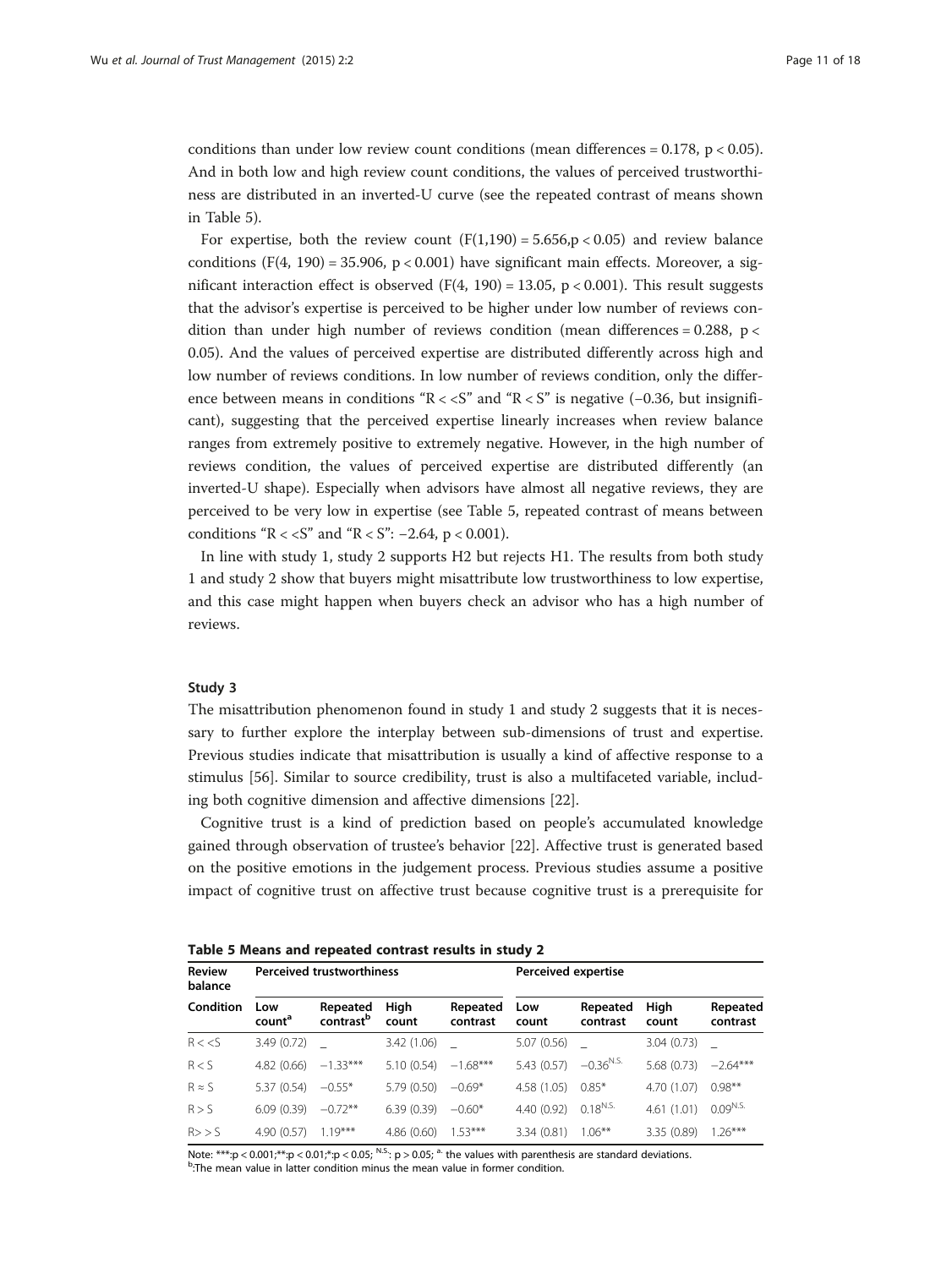<span id="page-11-0"></span>affective trust [[57](#page-16-0),[22](#page-16-0)]. Cognitive trust has clear distinctions with expertise [\[7](#page-15-0)]. However, affective trust may have close relationship with expertise because of buyer's misattribution. Therefore, we conducted study 3 to explore the relationships among affective trust, cognitive trust and expertise in high number of reviews condition.

#### Details of experiment

A survey-based experiment was conducted. Detailed content of measurable items are shown in Table 6. Three measureable items (AFF3, AFF4, AFF5) for trust are extracted from previous study [\[57\]](#page-16-0), while others are self-developed. Self-developed measures were used because no relevant items can be found in previous studies, and these items were developed to fit our research context well. Items used to measure expertise are extracted from Ohanian [\[25\]](#page-16-0).

The experiment procedure is similar to the procedure in study 2. We invited 100 undergraduate students with Taobao purchase experience to take part in our experiment. The demographic information of participants is shown in Table [7.](#page-12-0) The number of participants meets the requirement of Partial Least Squares (PLS) analysis. Each participant was randomly assigned into one of the five review balance conditions with an advisors' review history containing 200 reviews. Participants were told to imagine that they were shopping in Taobao and need to judge the credibility of the advisor. Survey was provided as soon as the participants finished their judgement.

| Construct |                  | <b>Items</b> Content                                                                | C.R |                |      | C.A. AVE Loading | <b>VIF</b> |
|-----------|------------------|-------------------------------------------------------------------------------------|-----|----------------|------|------------------|------------|
| Cognitive | COG1             | I see no reason to doubt his motivation to write reviews 0.94 0.91                  |     |                | 0.75 | 0.77             | 2.26       |
| trust     | COG <sub>2</sub> | I think taking his review into consideration is a<br>good decision                  |     |                |      | 0.95             | 2.53       |
|           | COG3             | I think I can rely on his reviews                                                   |     |                |      | 0.77             | 2.79       |
|           | COG4             | I think what he write in the reviews (pros and cons) is<br>reasonable               |     |                |      | 0.92             | 2.79       |
|           | COG5             | I think the review content and review activities make<br>him a trustworthy advisor. |     |                |      | 0.88             | 3.09       |
| Affective | AFF1             | I can feel his sincerity in writing reviews.                                        |     | 0.93 0.92 0.76 |      | 0.84             | 2.77       |
| trust     | AFF <sub>2</sub> | Lam confident that he writes reviews based on his<br>real experience.               |     |                |      | 0.95             | 3.51       |
|           | AFF3             | I feel comfortable about relying on him for my<br>purchase decision.                |     |                |      | 0.87             | 1.79       |
|           | AFF4             | I feel secure about relying on him for my purchase<br>decision                      |     |                |      | 0.83             | 3.38       |
|           | AFF5             | I feel content about relying on him for my purchase<br>decision                     |     |                |      | 0.85             | 3.64       |
| Perceived | EXP1             | Expert-not an expert                                                                |     | 0.93 0.91      | 0.74 | 0.88             | 2.94       |
| expertise | EXP <sub>2</sub> | Experienced-inexperienced                                                           |     |                |      | 0.89             | 2.39       |
|           | EXP3             | Knowledgeable-unknowledgeable                                                       |     |                |      | 0.86             | 2.83       |
|           | EXP4             | Qualified-unqualified                                                               |     |                |      | 0.83             | 2.58       |
|           | EXP5             | Skilled-unskilled                                                                   |     |                |      | 0.83             | 2.79       |

Table 6 Results of measurement model in study 3

Note: S.D.: standard deviation. C.R.: Composite reliability. C.A.: Cronbach's alpha.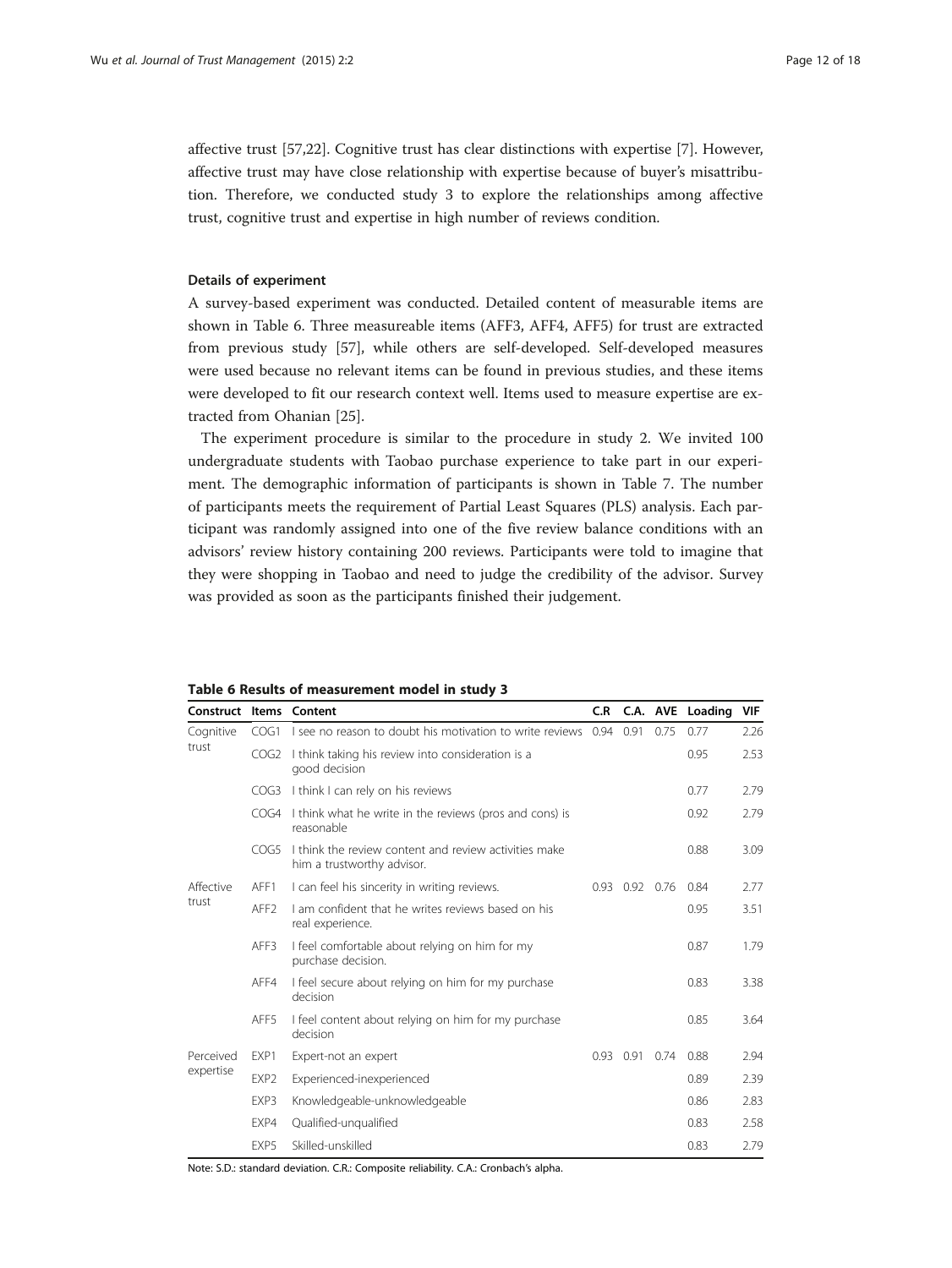<span id="page-12-0"></span>Table 7 Demographic information of participants

| <b>Items</b>                                                       | Mean S.D. Min |  | Max   | Comment                                     |
|--------------------------------------------------------------------|---------------|--|-------|---------------------------------------------|
| 1. Age                                                             | 2224 111 19   |  | -25   |                                             |
| 2. Gender                                                          | 0.49          |  |       | 0.50 0 (female) 1 (male) Male:49; Female:51 |
| 3. How much Taobao purchase 4.95 0.76 4<br>experience do you have? |               |  | $6 -$ | 7 point scale (rarely-very frequently)      |

Structural equation modeling (SEM)-based PLS analysis was chosen to process survey data. This method was chosen in this study because it is suitable for exploratory study, and it requires neither large sample size nor multivariate normality of distribution [[44](#page-16-0)]. We used WarpPLS 4.0 with bootstrapping to conduct PLS analysis. In line with other PLS softwares, the classic PLS algorithm was adopted.

## Analysis and result

The analysis procedure is divided into two steps: test for measurement model and structural model. Table [6](#page-11-0) shows the results of measurement model. All factor loadings were significant  $(p < 0.001)$ , and ranged from 0.77 to 0.95. The composite reliability and Cronbach's alpha of each factor ranged from 0.91 to 0.94. All values of AVE are greater than 0.5. Finally, multi-collinearity is not a serious issue because the highest value of VIFs is only 3.64. These results indicate that our self-developed questions have good reliability and our survey data are suitable for further analysis.

In the test of structural model, first, age, gender and purchase experience are included as control variables. Results show that p values for these three variables are 0.06, 0.35 and 0.19. Therefore, no significant effects ( $p > 0.05$ ) of control variables are found. As it is shown in Figure 3, the impact of cognitive trust on expertise is not significant (Beta =  $0.05$ , p >  $0.05$ ). Cognitive trust has positive impact on affective trust (Beta =  $0.76$ , p <  $0.001$ ), and affective trust positively influences expertise (Beta =  $0.45$ ,  $p < 0.001$ ). The percentage of the variance explained ( $\mathbb{R}^2$ ) of affective trust and perceived expertise are 57% and 29%, indicating good explanation power.

The results of study 3 confirm the assumption of misattribution from trustworthiness to expertise, and further suggest that affective trust plays a significant role in determining expertise.

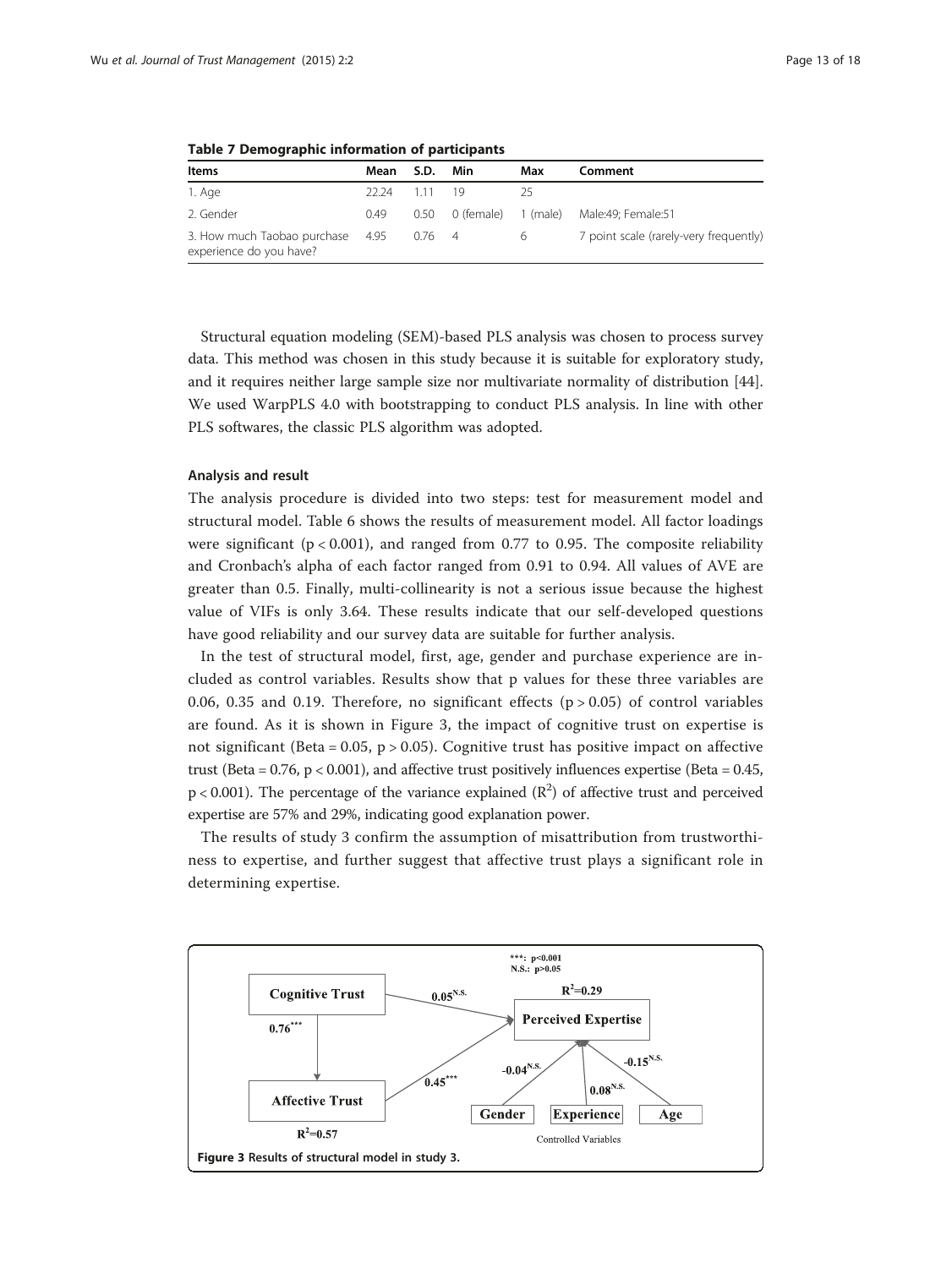### Summary and discussions

In online marketplaces, an advisor's credibility is important because buyers rely on advisor's reviews to make purchase decision. An advisor's profile is a major way for buyers to assess advisor's credibility. A profile usually includes identity-related information and review history. Disclosure of identity-related information has been found to be helpful in supporting buyers' judgment, however, the impacts of the review history remains unclear. In this research, we investigated the effects of review balance, an important aspect of review history. Study 1 investigated how buyers perceive advisors' trustworthiness and expertise based on different review balances. The results support H2 and show that perceived trustworthiness distributes in an inverted U-shaped curve when review balance ranges from extremely negative to extremely positive. Advisors with almost all positive or negative reviews are perceived to be not trustworthy, while advisors who write mixed reviews are perceived to be trustworthy. This result is in line with psychological studies [[45](#page-16-0)], suggesting that mixed positive and negative reviews could enhance buyers favorable judgement towards a target (a seller, a product or an advisor). The finding is also supported by data mining studies, which treat advisors with all negative reviews as unusual cases with low trustworthiness [[30,31,34,](#page-16-0)[58](#page-17-0),[59](#page-17-0)]. An unexpected result in study 1 is that perceived expertise does not decrease linearly when review balance ranges from extremely negative to extremely positive. Therefore H1 is rejected.

An advisor with almost all positive reviews might be seen as an easy-to-satisfy buyer. As the proportion of negative reviews increases, advisor's perceived strictness on evaluating product increases. However, an advisor with extremely high proportion of negative reviews is perceived to be low in expertise. This result implies that buyers might misattribute low trustworthiness to low expertise. Many trust-related misattributions have been mentioned in previous studies. For example, alcoholism, drug abuse, and mental illness among managers can harm employee's trust towards the organization [[60\]](#page-17-0); people with positive emotions (e.g., happiness and gratitude) are more inclined to trust than people with negative emotions (e.g., anger, sadness) [\[20](#page-16-0)]. This phenomenon occurs because affective states, even if they are caused by unrelated events, usually serve as an information aid in people's judgement.

Study 2 addresses some limitations of study 1 by incorporating larger sample size and more variables. The results of study 2 are consistent with those found in study 1, and again reject H1 but support H2. Study 2 further suggests that buyer's misattribution behavior is more likely to happen under high processing effort condition (advisor with high number of reviews). Currently there is little evidence to support the direct relationship between stress and misattribution. However, processing a high number of reviews can cause low processing fluency, which then leads to negative affective states [\[61\]](#page-17-0).

The result of study 3 shows that expertise is positively related to affective trust, while not significantly related to cognitive trust. It provides evidence to explain why low trustworthiness leads to low expertise. Previous studies, however, neglect the affective aspect of trust and argue that trustworthiness and expertise are clearly distinguishable [[7](#page-15-0)].

#### Implications

The results of this study yielded a couple of theoretical implications. First, previous studies on online marketplace mainly focus on the importance of advisors' review for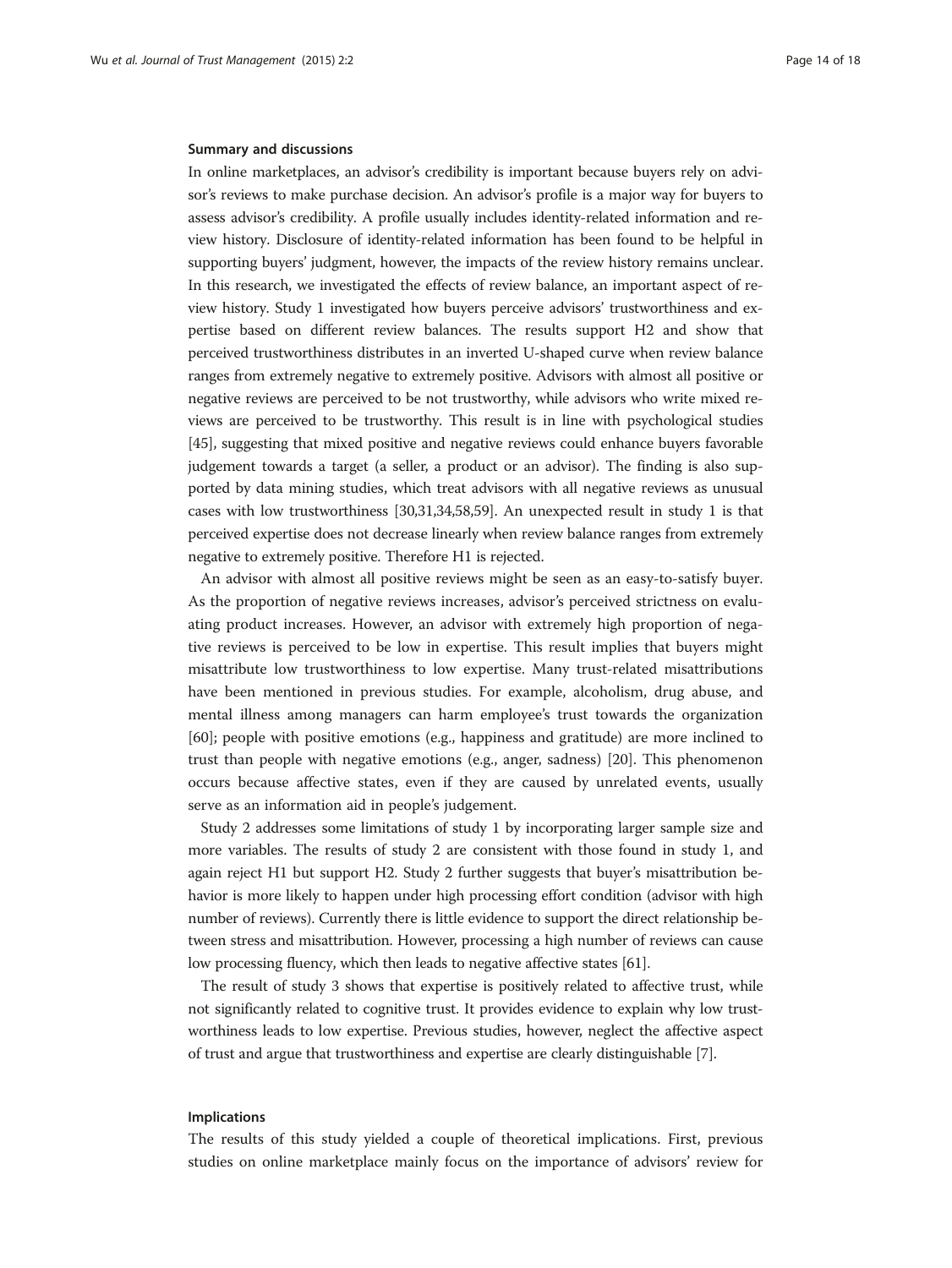potential buyers in evaluating the trustworthiness of sellers. They advocate that the existence of inconsistent reviews, rather than majority positive or majority negative reviews, better reflects the seller's credibility. However, they did not consider different credibility of advisors. This study explores how the advisor's profile signals credibility meaning to buyers. Second, a large amount of work on advisors' credibility focuses on static personal information (e.g., gender, hobbies). This study moves a step further to evaluate the impact of review balance shown in review history. It is worthwhile to explore review history since it can provide valuable information to judge advisors' credibility. Third, this study enriches extant knowledge about the relationship between trustworthiness and expertise. Previous studies mention that people can easily distinguish between trustworthiness and expertise [[7\]](#page-15-0), and in some experiment, manipulations of trustworthiness and expertise were not found to influence each other [[62](#page-17-0)]. However, in this study, low expertise is found to easily be misattributed from low trustworthiness, especially when buyers face advisors with a high number of reviews.

This study also generates practical implications for the design of mechanisms to support credibility judgement. First, there are many ways to assigning trust value when buyers and sellers are strangers, including initializing trust values based on beta distribution, and incorporating social network attributions. We argue that assigning trust values should take subjective perception into consideration. The results of this study could serve as a reference for assigning credibility values of advisors. Second, some trust models compute advisors' trustworthiness based on the degree of consensus among advisors [[36](#page-16-0)]. Such method might not be suitable in a marketplace with a high proportion of fake positive reviews, because these models assume other advisors are credible. The results of this study could be helpful to refine existing trust models by reducing the importance of consensus in considering trustworthiness. For example, a malicious advisor with all positive reviews might be judged in existing models as highly trustworthy because his reviews are in agreement with others, however, he will be considered to be less trustworthy in revised trust model.

#### Limitations and future work

This study has five limitations, which affect the generalizability of our findings. First, although our research participants (mostly undergraduates) reflect a typical group of buyers in online marketplace, they cannot be representative of the whole consumer community. Moreover, our participants were required to have purchase experience and they were aware of unfair/review issues in online marketplace, therefore our findings cannot fully explain how new buyers perceive credibility of advisors with different review histories. We will extend our work by inviting participants with various backgrounds in future work. Second, in our experiment, an advisor's reviews for all sellers were listed together, but the differences (e.g., reputation) among different sellers were not considered. We argue that discarding sellers' difference does not significantly affect our result because it is unlikely for a buyer to further judge characteristics of sellers who are listed in an advisor's profile page. This issue will be considered in future work as a pretest before formal experiment. Third, our results cannot explain how buyers perceive an advisor who only has a few reviews. Buyers usually cannot make judgement based on a short review history list (e.g., only one or two reviews). Fourth, different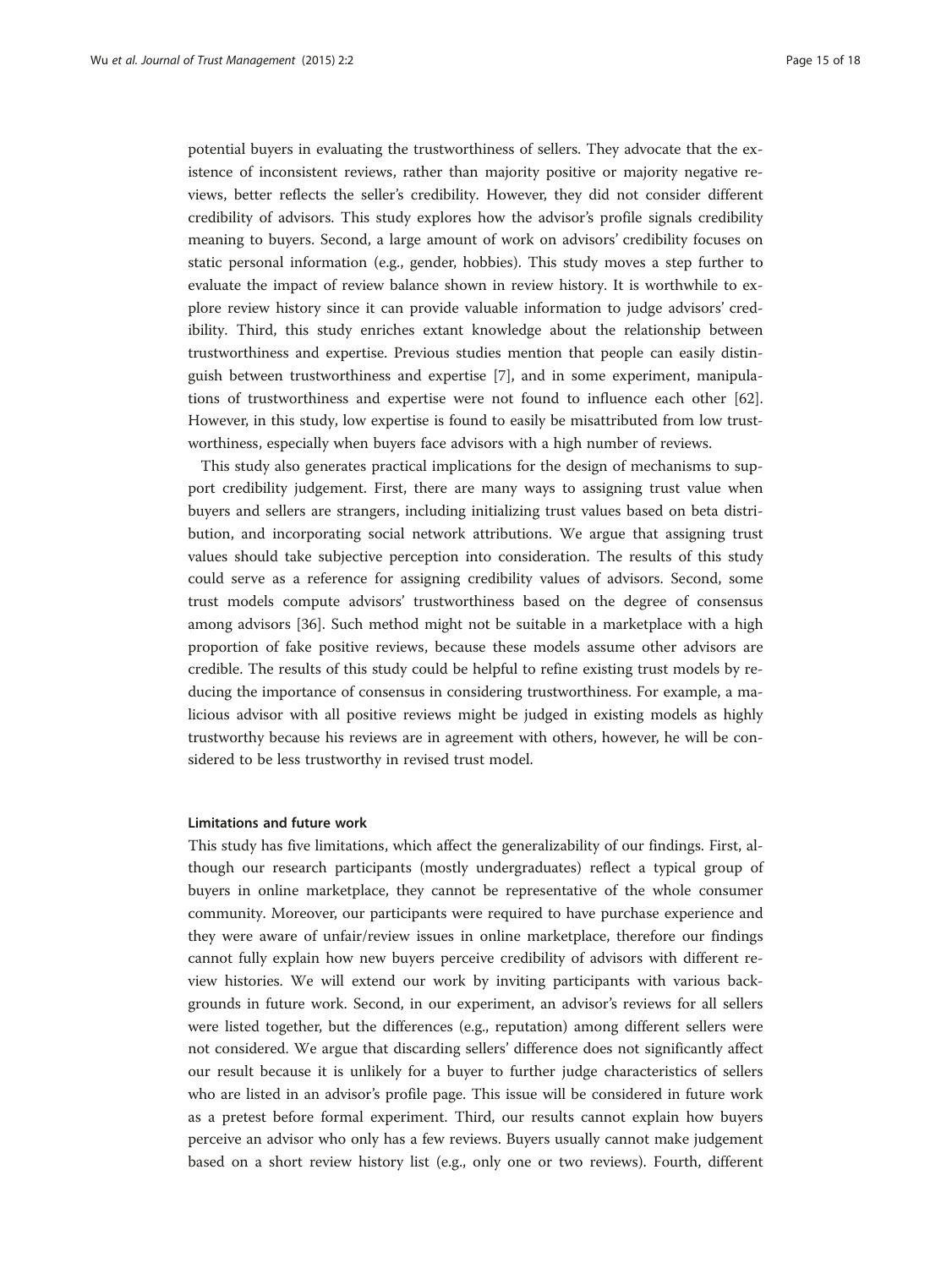<span id="page-15-0"></span>online marketplaces have different characteristics. Our target platform (Taobao) has serious unfair rating/review problem, while this issue might not be a problem in other platforms. Therefore, buyers in Taobao are assumed to have more knowledge about identifying advisors with low credibility. Fifth, in real purchase, buyers usually have to judge a list of advisors, while our experiments (study 2 and 3) only required participants to judge one advisor. The judgement of a list of advisor might be affected by the sequence of the list (primacy effect: buyers can only remember the credibility of the first advisor) and the information overload (e.g., buyers only judge a few advisors in the list). In future study, we will aim at measuring trust attitude towards a seller by providing buyers with a list of advisors.

#### Competing interests

The authors declare that they have no competing interests.

#### Authors' contributions

KW and ZN proposed initial idea of this paper. JV provided comments and helped KW and ZN with the formulation of research framework. KW and ZN conducted study 1 and KW conducted study 2 and 3. KW and ZN drafted the paper. IA proofread the draft and provided comments and suggestions. KW revised this paper according to reviewers' comments. JV supervised the revising process, proofread revised paper and confirmed responses to review comments. KW was in charge of submitting the paper and corresponding with the editors of the journal and Springer Open Production Team. All authors read and approved the final manuscript.

#### Acknowledgement

This work has been supported by NSERC through a Discovery Grant and a Discovery Accelerator Supplement Grant.

#### Received: 2 December 2014 Accepted: 12 January 2015 Published online: 12 February 2015

#### References

- Li M, Huang L, Tan C-H, Wei K-K (2013) Helpfulness of online product reviews as seen by consumers: Source and content features. Int J Electron Commer 17(4):101–136
- 2. Lee J, Park D-H, Han I (2008) The effect of negative online consumer reviews on product attitude: An information processing view. Electron Commer Res Appl 7(3):341–352
- 3. Park D-H, Lee J, Han I (2007) The effect of on-line consumer reviews on consumer purchasing intention: The moderating role of involvement. Int J Electron Commer 11(4):125–148
- 4. Chua AYK, Banerjee S (2014) Understanding review helpfulness as a function of reviewer reputation, review rating, and review depth. Journal of the Association for Information Science and Technology
- 5. Zhang Y, Bian J, Zhu W (2012) Trust fraud: A crucial challenge for china's e-commerce market. Electron Commer Res Appl 12(5):299–308
- 6. Dellarocas C (2000) Immunizing online reputation reporting systems against unfair ratings and discriminatory behavior. In: Proceedings of the 2nd ACM conference on Electronic commerce. ACM, New York, pp 150–157
- 7. Sprecker K (2002) How involvement, citation style, and funding source affect the credibility of university scientists. Sci Commun 24(1):72–97
- 8. Chen Z, Yang J (2009) Credit fraud control and credit system optimization on c2c marketplaces. In: Proceedings of the 42nd Hawaii International Conference on System Sciences. Hawaii, HI, IEEE Computer Society Press, Washington
- 9. Lim Y-S, Van Der Heide B (2014) Evaluating the wisdom of strangers: The perceived credibility of online consumer reviews on yelp. Journal of Computer-Mediated Communication
- 10. Park H, Xiang Z, Josiam B, Kim H (2013) Personal profile information as cues of credibility in online travel reviews. Anatolia 25(1):13–23
- 11. Forman C, Ghose A, Wiesenfeld B (2008) Examining the relationship between reviews and sales: The role of reviewer identity disclosure in electronic markets. Inf Syst Res 19(3):291–313
- 12. Ghose A, Ipeirotis PG (2011) Estimating the helpfulness and economic impact of product reviews: Mining text and reviewer characteristics. IEEE Trans Knowl Data Eng 23(10):1498–1512
- 13. Heesacker M, Petty RE, Cacioppo JT (1983) Field dependence and attitude change: Source credibility can alter persuasion by affecting message-relevant thinking. J Pers 51(4):653-666
- 14. Tintarev N, Masthoff J (2007) A survey of explanations in recommender systems. In: IEEE 23rd International Conference on Data Engineering Workshop. IEEE Computer Society Press, Washington, pp 801–810
- 15. Rezaei S (2015) Segmenting consumer decision-making styles (cdms) toward marketing practice: A partial least squares (pls) path modeling approach. J Retail Consum Serv 22:1–15
- 16. Mcallister DJ (1997) The second face of trust:Reflections on the dark side of interpersonal trust in organizations. Res Negotiation Organ 6:87–111
- 17. Tarnanidis T, Owusu-Frimpong N, Nwankwo S, Omar M (2015) Why we buy? Modeling consumer selection of referents. J Retail Consum Serv 22:24–36
- 18. Park J, Gunn F, Han S-L (2012) Multidimensional trust building in e-retailing: Cross-cultural differences in trust formation and implications for perceived risk. J Retail Consum Serv 19(3):304–312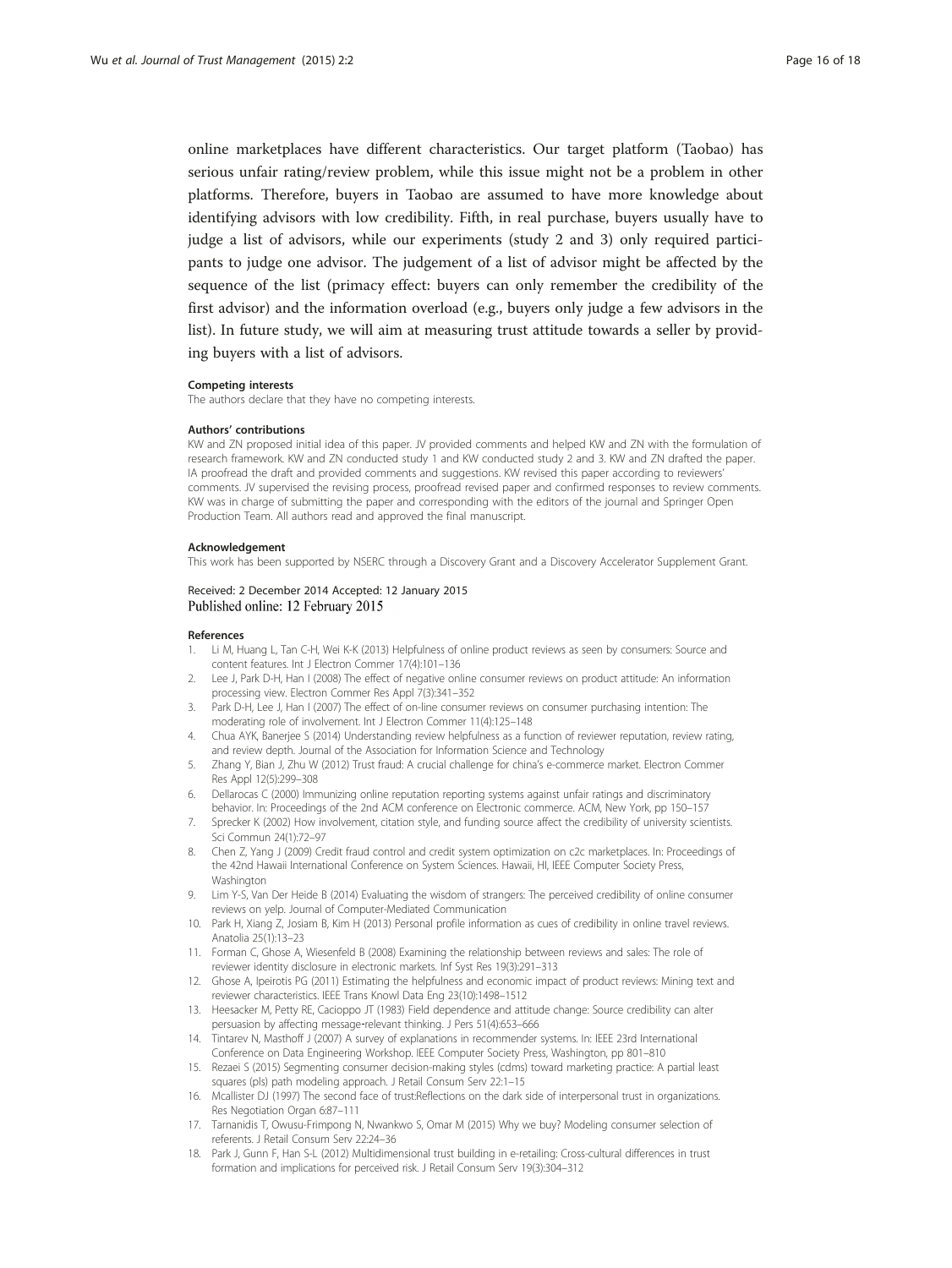- <span id="page-16-0"></span>19. Willemsen LM, Neijens PC, Bronner F (2012) The ironic effect of source identification on the perceived credibility of online product reviewers. J Comput-Mediat Commun 18(1):16–31
- 20. Dunn JR, Schweitzer ME (2005) Feeling and believing: the influence of emotion on trust. J Pers Soc Psychol 88(5):736
- 21. Willemsen LM, Neijens PC, Bronner F, De Ridder JA (2011) "Highly recommended!" the content characteristics and perceived usefulness of online consumer reviews. J Comput-Mediat Commun 17(1):19–38
- 22. Johnson D, Grayson K (2005) Cognitive and affective trust in service relationships. J Bus Res 58(4):500–507
- 23. Heider F (2013) The psychology of interpersonal relations. Psychology Press, New Jersey
- 24. Pornpitakpan C (2004) The persuasiveness of source credibility: a critical review of five decades' evidence. J Appl Soc Psychol 34(2):243–281
- 25. Ohanian R (1990) Construction and validation of a scale to measure celebrity endorsers' perceived expertise, trustworthiness, and attractiveness. J Advert 19(3):39–52
- 26. Sparks BA, Browning V (2011) The impact of online reviews on hotel booking intentions and perception of trust. Tour Manag 32(6):1310–1323
- 27. Huang L, Tan C-H, Ke W, Wei K-K (2014) Do we order product review information display? How? Information & Management
- 28. Khare A, Labrecque LI, Asare AK (2011) The assimilative and contrastive effects of word-of-mouth volume: An experimental examination of online consumer ratings. J Retail 87(1):111–126
- 29. Mudambi SM, Schuff D (2010) What makes a helpful online review? A study of customer reviews on amazon.com. Manag Inf Syst Q 34(1):185–200
- 30. Metzger MJ, Flanagin AJ, Medders RB (2010) Social and heuristic approaches to credibility evaluation online. J Commun 60(3):413–439
- 31. Chou SY, Picazo-Vela S, Pearson JM (2013) The effect of online review configurations, prices, and personality on online purchase decisions: a study of online review profiles on ebay. J Internet Commer 12(2):131–153
- 32. Amabile TM (1983) Brilliant but cruel: perceptions of negative evaluators. J Exp Soc Psychol 19(2):146–156
- 33. Ashforth BE, Mael F (1989) Social identity theory and the organization. Acad Manag Rev 14(1):20–39
- 34. Jindal N, Liu B, Lim E-P (2010) Finding unusual review patterns using unexpected rules. In: Proceedings of the 19th ACM international conference on Information and knowledge management. ACM, New York, pp 1549–1552
- 35. Ziegler C-N, Golbeck J (2007) Investigating interactions of trust and interest similarity. Decis Support Syst 43 (2):460–475
- 36. Zhang J, Cohen R (2008) Evaluating the trustworthiness of advice about seller agents in e-marketplaces: a personalized approach. Electron Commer Res Appl 7(3):330–340
- 37. Zhu Y, Zhang W, Yu C (2011) Detection of feedback reputation fraud in taobao using social network theory. In: 2011 International Joint Conference on Service Sciences (IJCSS). IEEE Computer Society Press, Washington, pp 188–192
- 38. Popper B (2014) Alibaba has more sales than amazon and ebay combined, but will americans trust it? [http://www.](http://www.theverge.com/2014/5/7/5690596/meet-alibaba-the-ecommerce-giant-with-more-sales-than-amazon-and-ebay) [theverge.com/2014/5/7/5690596/meet-alibaba-the-ecommerce-giant-with-more-sales-than-amazon-and-ebay.](http://www.theverge.com/2014/5/7/5690596/meet-alibaba-the-ecommerce-giant-with-more-sales-than-amazon-and-ebay)
- 39. Clemes MD, Gan C, Zhang J (2014) An empirical analysis of online shopping adoption in beijing, china. J Retail Consum Serv 21(3):364–375
- 40. Moneyweek (2011) Gray industry cluster parasitism: Four complicated interest chains on taobao. [http://finance.](http://finance.stockstar.com/MS2011050300000899.shtml) [stockstar.com/MS2011050300000899.shtml.](http://finance.stockstar.com/MS2011050300000899.shtml)
- 41. Cnnic (2014) 2013 statistical report on chinese internet shopping [https://www.cnnic.net.cn/hlwfzyj/hlwxzbg/](https://www.cnnic.net.cn/hlwfzyj/hlwxzbg/dzswbg/201404/t20140421_46598.htm) [dzswbg/201404/t20140421\\_46598.htm](https://www.cnnic.net.cn/hlwfzyj/hlwxzbg/dzswbg/201404/t20140421_46598.htm).
- 42. Sen S, Lerman D (2007) Why are you telling me this? An examination into negative consumer reviews on the web. J Interact Mark 21(4):76–94
- 43. Pavlou PA, Dimoka A (2006) The nature and role of feedback text comments in online marketplaces: Implications for trust building, price premiums, and seller differentiation. Inf Syst Res 17(4):392–414
- 44. Kallweit K, Spreer P, Toporowski W (2014) Why do customers use self-service information technologies in retail? The mediating effect of perceived service quality. J Retail Consum Serv 21(3):268–276
- 45. Ein-Gar D, Shiv B, Tormala ZL (2012) When blemishing leads to blossoming: the positive effect of negative information. J Consum Res 38(5):846–859
- 46. Berger J, Sorensen AT, Rasmussen SJ (2010) Positive effects of negative publicity: when negative reviews increase sales. Mark Sci 29(5):815–827
- 47. Xie H, Miao L, Kuo P-J, Lee B-Y (2011) Consumers' responses to ambivalent online hotel reviews: the role of perceived source credibility and pre-decisional disposition. Int J Hosp Manag 30(1):178–183
- 48. Nevo D, Chan YE (2007) A delphi study of knowledge management systems: scope and requirements. Inform Manag 44(6):583–597
- 49. Senecal S, Nantel J (2004) The influence of online product recommendations on consumers' online choices. J Retail 80(2):159–169
- 50. Cohen J (2013) Statistical power analysis for the behavioral sciences. Academic, Routledge
- 51. Liqiong D, Poole MS (2010) Affect in web interfaces: a study of the impacts of web page visual complexity and order. MIS Q 34(4):711–A710
- 52. Kim DJ, Ferrin DL, Rao HR (2008) A trust-based consumer decision-making model in electronic commerce: The role of trust, perceived risk, and their antecedents. Decis Support Syst 44(2):544–564
- 53. Mackenzie SB, Podsakoff PM, Podsakoff NP (2011) Construct measurement and validation procedures in mis and behavioral research: Integrating new and existing techniques. MIS Q 35(2):293–A295
- 54. Mason CH, Perreault WD Jr (1991) Collinearity, power, and interpretation of multiple regression analysis. J Mark Res 28(3):268–280
- 55. Cenfetelli RT, Bassellier G (2009) Interpretation of formative measurement in information systems research. MIS Q 33(4):7
- 56. Payne BK, Hall DL, Cameron CD, Bishara AJ (2010) A process model of affect misattribution. Bulletin, Personality and Social Psychology
- 57. Sun H (2010) Sellers' trust and continued use of online marketplaces. J Assoc Inf Syst 11(4):2